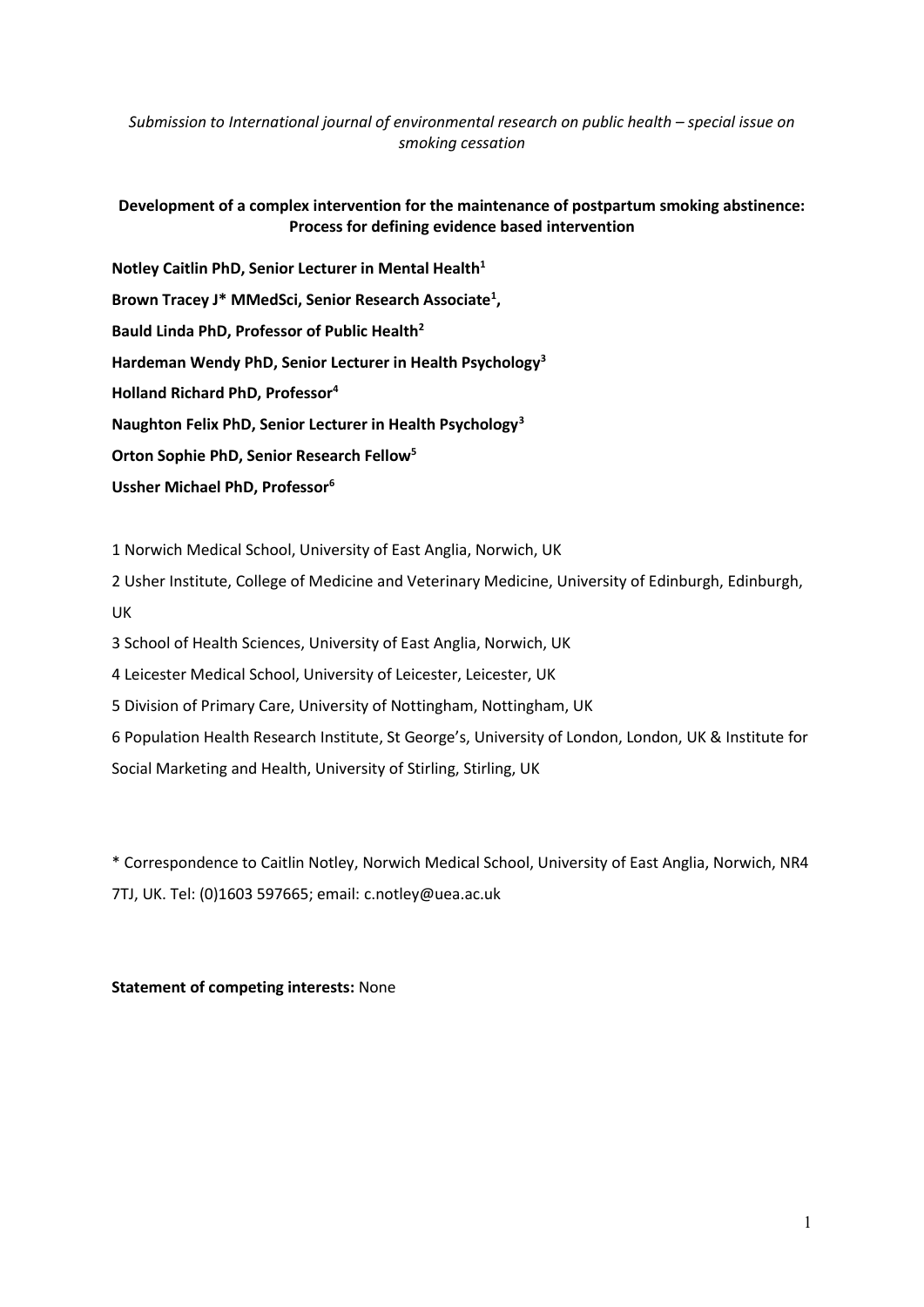#### **Abstract**

Relapse to tobacco smoking for pregnant women that quit is a major public health problem. Evidence based approaches to intervention are urgently required. This study aimed to develop an intervention to be integrated into existing healthcare. A mixed methods approach included a theory driven systematic review identifying promising behaviour change techniques for targeting smoking relapse prevention, and qualitative focus groups and interviews with women, (ex-smokers who had remained quit and those who had relapsed), their partners, and healthcare professionals (N=74). A final stage recruited ten women to refine and initially test a prototype intervention. Our qualitative analysis suggests a lack but need for relapse prevention support. This should be initiated by a trusted 'credible source'. For many women this would be a midwife or a health visitor. Support needs to be tailored to individual needs, including positive praise/reward, novel digital and electronic support, and partner or social support. Advice and support to use e cigarettes or nicotine replacement therapy for relapse prevention was important for some women, but others remained cautious. The resulting prototype complex intervention includes face to face support reiterated throughout the postpartum period, tailored digital and self-help support, and novel elements such as gifts and NRT.

#### **Introduction**

Relapse to tobacco smoking following a quit attempt is a serious problem, but is often overlooked and support is under resourced. Service delivery in the UK is incentivised to achieve '4 week quits', but patients are not routinely followed up beyond 12 weeks, thus those who relapse to smoking are 'lost' to the healthcare system and do not receive follow up support. For women who quit smoking during pregnancy, relapse is a particular concern. Relapse rates in this population are much higher than in the general population (1), perhaps due to a motivation to quit for the pregnancy alone (2), societal expectations (3), the stress and strain of new motherhood (3), or a lack of ongoing support to stay quit from smoking. Living with a partner who is a smoker is the leading predictor of postpartum relapse (3), and in our related work we theorise the important role of social identity as impacting on relapse status(4,5).

Despite the high incidence of relapse, evidence from a recent Cochrane review (6) did not support the use of specific behavioural treatments for relapse prevention, but suggested that promising treatment might include extending the use of stop smoking medication. In the UK there are currently no National Institute for Clinical Excellence (NICE) guidelines to underpin service commissioning or front-line support for relapse prevention for women who quit smoking during pregnancy. As a result, as part of 'usual care', most women receive little or no support to stay quit from smoking. This is a substantial gap in healthcare provision, as relapse to tobacco smoking has major personal and societal healthcare implications. People who continue to smoke are likely to die at least 10 years earlier than non-smokers (7), but stopping and staying stopped from smoking before middle age avoids more than 90% of the health risk attributable to tobacco (8). Women who relapse to smoking have much higher chances of developing cancer, lung or heart disease (9). There is a generational effect, as babies exposed to second hand smoke are more likely to suffer from respiratory and other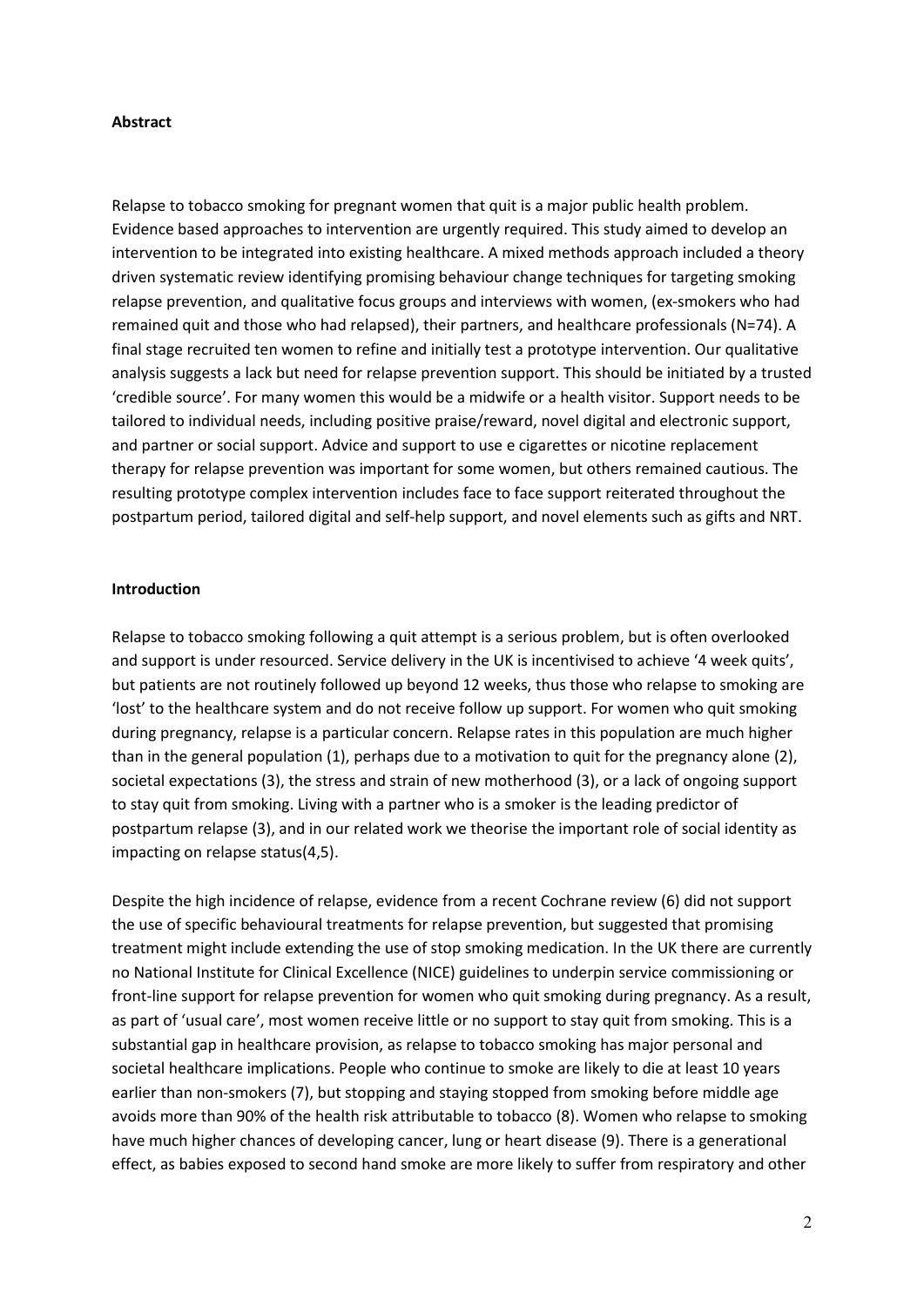infections, and are more likely to be admitted to hospital in the first 12 months of life (10). Children exposed to smoking behaviour are much more likely to take up smoking themselves in later life (10). Supporting sustained smoking abstinence beyond pregnancy therefore has a major preventative role to play in the long term health of the mother and her family.

As there are no recommended approaches for the prevention of postpartum smoking relapse (6), this study was designed to develop an intervention to prevent postpartum return to smoking. Previous trials have evaluated brief intervention, motivational approaches, and some have explored extended pharmacological cessation treatments (6). Few studies have tested more complex interventions with tailored elements to suit individual women. This is clearly an important omission, since relapse to smoking is a complex and highly individualised problem, requiring a complex solution to address the support needs of women situated within their unique social and cultural contexts. In this study we therefore sought to develop an intervention, designed to be delivered alongside or as part of usual UK NHS ante and postnatal care, for future testing in a clinical trial. We sought to work directly with pregnant and postpartum women, both smokers and ex-smokers, their partners and the healthcare professionals engaged in their care. Our approach is theory driven (11), using the 'Capability-Opportunity-Motivation-Behaviour' (COM-B) framework (12) to map intervention components onto determinants of post-partum relapse, targeted by behaviour change techniques (BCTs) as 'the smallest identifiable components of interventions' (12). Our approach recognises the need to move beyond motivational approaches that narrowly view pregnancy as a 'teachable moment' for smoking cessation (13). We also emphasise social and cultural influences on behaviour, using social identity and the process of identity change (5) as mid-range theory to bring together macro and micro level influences on behaviour. This paper describes our theoretically driven person-based approach to intervention development, working with the population we are seeking to target, and maps out an approach that may be useful in developing public health interventions where complex solutions to supporting maintenance of positive behaviour change are required. Adopting a theory driven approach enables a clear trajectory towards evaluation of theoryand evidence-based components.

## **Methods**

A multi-component, mixed methods study, taking a person-based approach (14) to intervention development. The study was conducted over three iterative phases, each phase informing the next. Methods are reported here in line with the criteria for reporting qualitative research (COREQ) guidance (15).

**Phase 1**: A systematic review of behaviour change techniques included in published postpartum relapse prevention interventions (reported elsewhere (16)). Findings from phase 1 were used to define behaviour change techniques (12) underpinning potential intervention components which were used as prompts during phase 2.

**Phase 2:** A qualitative study using focus groups, interviews and an online questionnaire version of the interview. We sought a purposive sample of pregnant and postpartum women, seeking to gather multiple viewpoints of those who had stopped smoking for or during pregnancy (17). Recruitment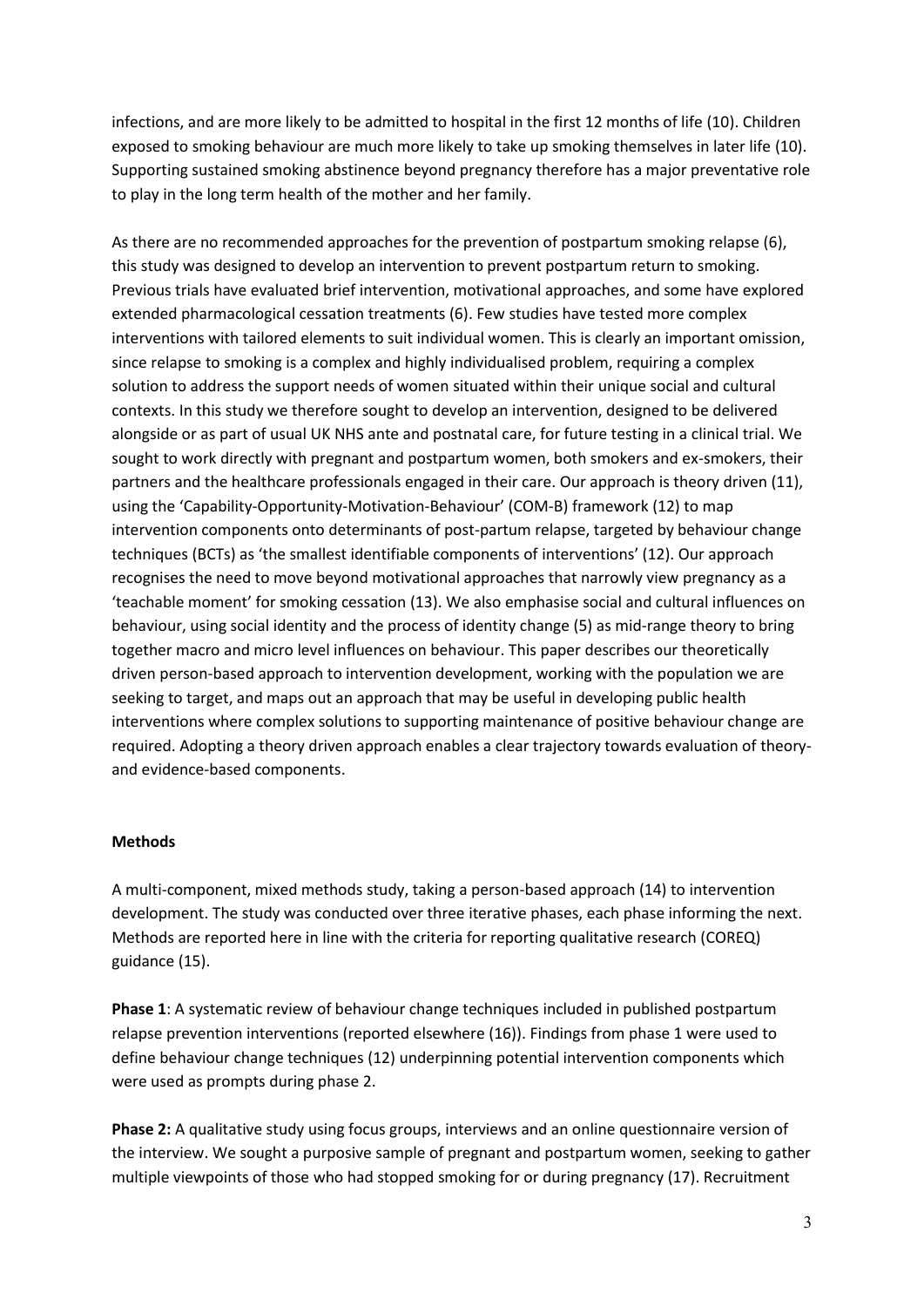adverts were used in stop smoking services (and directly via specialist pregnancy stop smoking advisors), in health visitor clinics attended by postpartum women, at secondary care pregnancy scanning clinics, and at children's centres in one county of the UK. Face to face recruitment by the research team and including health professional and clinical research nurse support in some sites was used. We purposefully selected both those who had remained abstinent and those who had relapsed back to smoking. We also sought the views of women's partners and ran focus groups with health professionals involved in the care of women (including health visitors, midwives, stop smoking advisors) for triangulation of data sources (18). We aimed to recruit approximately 64 participants seeking maximum variation in sampling characteristics, and continuing to recruit until we felt we had achieved sufficient coverage of the range of potential views such that results might be transferable to other populations (19). Semi-structured topic guides were used, developed in conjunction with PPI advisory group members. Topics covered broadly mapped to the 'Template for intervention description and replication' (TIDieR) framework for reporting interventions (20), seeking feedback from participants on the need for relapse prevention intervention (*why*); *who* should deliver the intervention; *when* an intervention should be initiated, *what form* intervention and support should take, *how long* support should continue for; and we also sought feedback on some specific potential intervention *components*, such as e cigarettes, incentives and partner support. These specific components were chosen as presenting potentially promising approaches to relapse prevention based on existing evidence for smoking cessation in the general population (21,22), and to map to specific BCTs identified as important for postpartum relapse prevention in our systematic review (16). CN and TB, both trained qualitative researchers, undertook focus groups together or alternatively collected data via qualitative interviews. All participants were paid travel expenses and were given a £20 shopping voucher as reimbursement for their time. We also undertook interviews and focus groups with healthcare professionals involved in the care of women postpartum. We sought a purposive sample to include midwives, health visitors, children's centre workers and stop smoking advisors.

Following completion of phase 2, we undertook a period of developing the prototype intervention. This included working with an artist and a designer to develop a brand name, visualising aspects of the intervention (logo, app logo, leaflet). We worked with a web designer/developer developing web and app content based on findings from the review and phase 2 qualitative findings. We developed a text message support system, adapting texts used in an existing pregnancy smoking cessation support programme (21) for postpartum relapse prevention support. We also developed a mock up version of a 'relapse kit' information box, based on the NHS 'quit kit' (22).

**Phase 3:** Person-based intervention development (14), working with individual ex-smoking women to test and retest the prototype intervention. We purposefully selected ten postpartum women, aiming again for maximum variation in sampling characteristics (age, parity, employment status), to take part in a final phase of 'person-based' intervention development (14). Women responded to adverts in recruitment sites as per phase 2 or had expressed interest during phase 2 in also being involved in phase 3. This phase involved running the refined intervention developed following phase 2 as a pilot in 'real time'. We met with each woman four times approximately fortnightly, collecting detailed qualitative feedback on each prototype intervention component, including, [1] the initial introduction to the intervention, [2] receiving text message support, [3] using the intervention website/app, and [4] responses to the idea of a relapse prevention kit, the 'BabyBreathe<sup>TM</sup> box' (see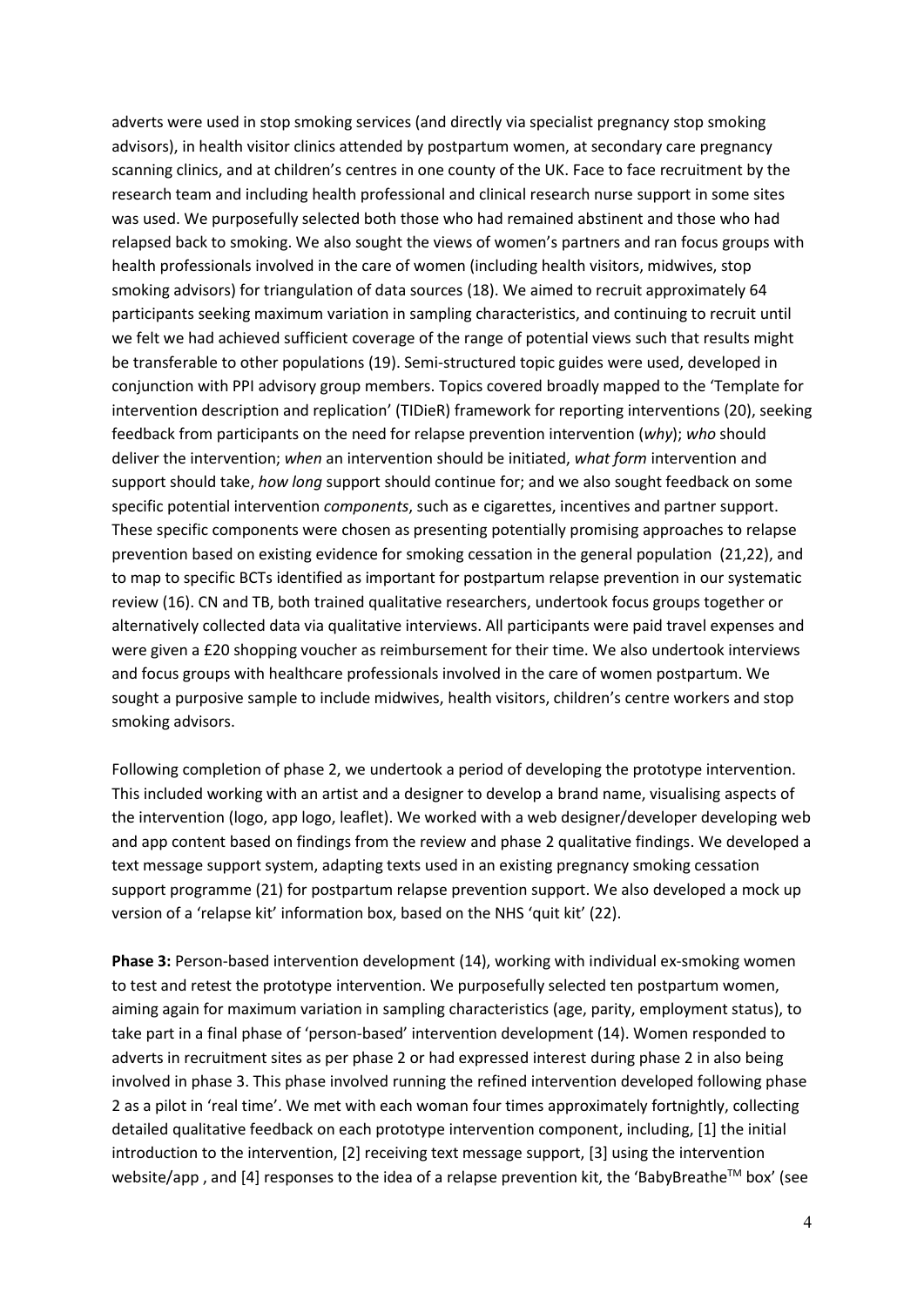figure 1). Women were interviewed at the University of East Anglia or in their own homes. Travel expenses were reimbursed and women were given a £20 shopping voucher at each data collection meeting.

Ethical approval for phase 2 and 3 of the study was granted by West Midlands-Edgbaston NHS Research Ethics Committee (ref: 17/WM/0285).

Thematic analysis (23) of all qualitative data was undertaken led by TB. As a first step, all phase 2 data were coded descriptively to inform intervention development, aided by the use of NVivo version 12. Three transcripts were independently coded by CN as a validity check, and the coding framework was discussed and agreed before being applied systematically across the dataset. Intervention components were then visualised and developed by the research team for use in phase 3 (e.g. a protoype website was developed and prototype text messages for the text support system were written). A second stage of inductive coding developed themes arising from the data that were less descriptive, allowing ideas and perspectives of participants to be imported into intervention design. At this stage, data generated through interviews, focus groups and the online version of the interview were combined. Phase 3 data was also thematically analysed to inform iterative development of intervention components. A final stage of analysis coded all prototype intervention components to map behaviour change techniques underpinning each component and inform an intervention logic model (12).

#### **Results**

For phase 2, 74 participants were recruited and took part in focus groups, individual interviews, or an online version of the interview where preferred. Participant categorisations are shown in table 1.

|                             | Interviews completed | Online/email feedback |
|-----------------------------|----------------------|-----------------------|
| Postpartum relapsers        | 7                    | 2                     |
| Postpartum ex-smokers       | 16                   | 6                     |
| Pregnant relapsers          | 5                    | 0                     |
| Pregnant ex-smokers         | 9                    | 4                     |
| Partners                    | 7                    | 2                     |
| Did not specify             | 0                    | 4                     |
| Health professionals        | 12                   | 0                     |
| (Midwives, Health Visitors, |                      |                       |
| Stop smoking advisors)      |                      |                       |
|                             | 56                   | 18                    |
| Total                       |                      | 74                    |

Table 1: Qualitative study participants: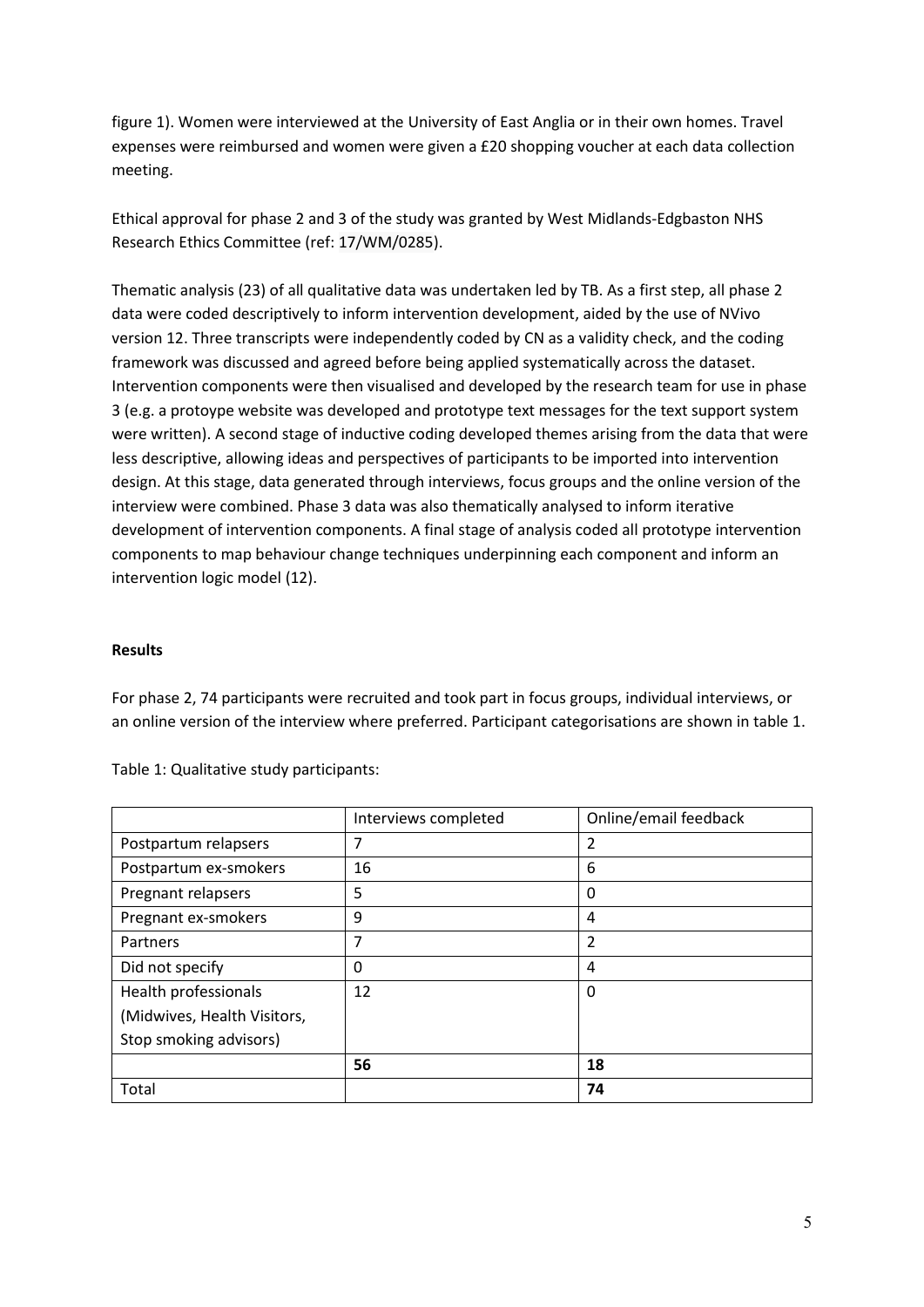Data were collected according to topic guides, ascertaining the need for support, who should deliver support, what form support should take, how long it should continue for, and gathering feedback on specific potential intervention components:

# *The need for relapse prevention support*

Women, partners and health professionals all acknowledged that there was little support for postpartum relapse prevention, but this was very much needed and wanted:

> *"I think it's after pregnancy you're most likely to go back to smoking because you're detached from the baby, so you feel like you can distance yourself. And I think that's when the work needs to be done to stay smoke free because I know I certainly could have gone back to smoking quite easily…because as a smoker, I know what that release feels like, and you're like 'I just want to smoke, I just feel like that again,' and everything can be all right for half an hour"* (034, postpartum ex-smoker)

It was almost unanimously agreed that support should be positive, offering praise and recognition for the achievement of having stopped smoking. It was felt that there was a lot of support available for pregnant women to quit smoking, and the dangers of smoking in pregnancy were well known, but there was very little support for maintaining the positive behaviour change of smoking abstinence:

> *"I think you could frame the relapse prevention stuff in a really positive way. When you've already done this really difficult thing, giving up smoking, to give babies the best chance in pregnancy and for me starting off on a positive note like that makes me more likely to kind of engage with information rather than kind of stuff about quitting starts from quite a negative standpoint a lot of the time. How bad smoking is rather than how good it is when you quit and how to help you stay quit"* (FG 006-008, postpartum exsmoker)

Health care professionals also felt that women currently lacked relapse prevention support, and that more support should be available, delivered consistently by professionals involved in the care of women throughout pregnancy and postpartum:

*"Because they need that continuous drip feeding, like we've already said from the midwife they see post-birth, to the GP they see at six weeks, to the health visitor that they see, or the nursery nurse that goes in and does baby massage, they need to be able to access that support."* (HCP FG 011)

# *'Who' should introduce support, and 'when'?*

Women suggested that having the intervention introduced by a trusted health professional, as a 'credible source' would be most beneficial:

> *"hearing it from an actual professional, you know like a health professional then you know, you're going to believe them over, I don't know someone else, aren't you?"* (053, pregnant ex-smoker)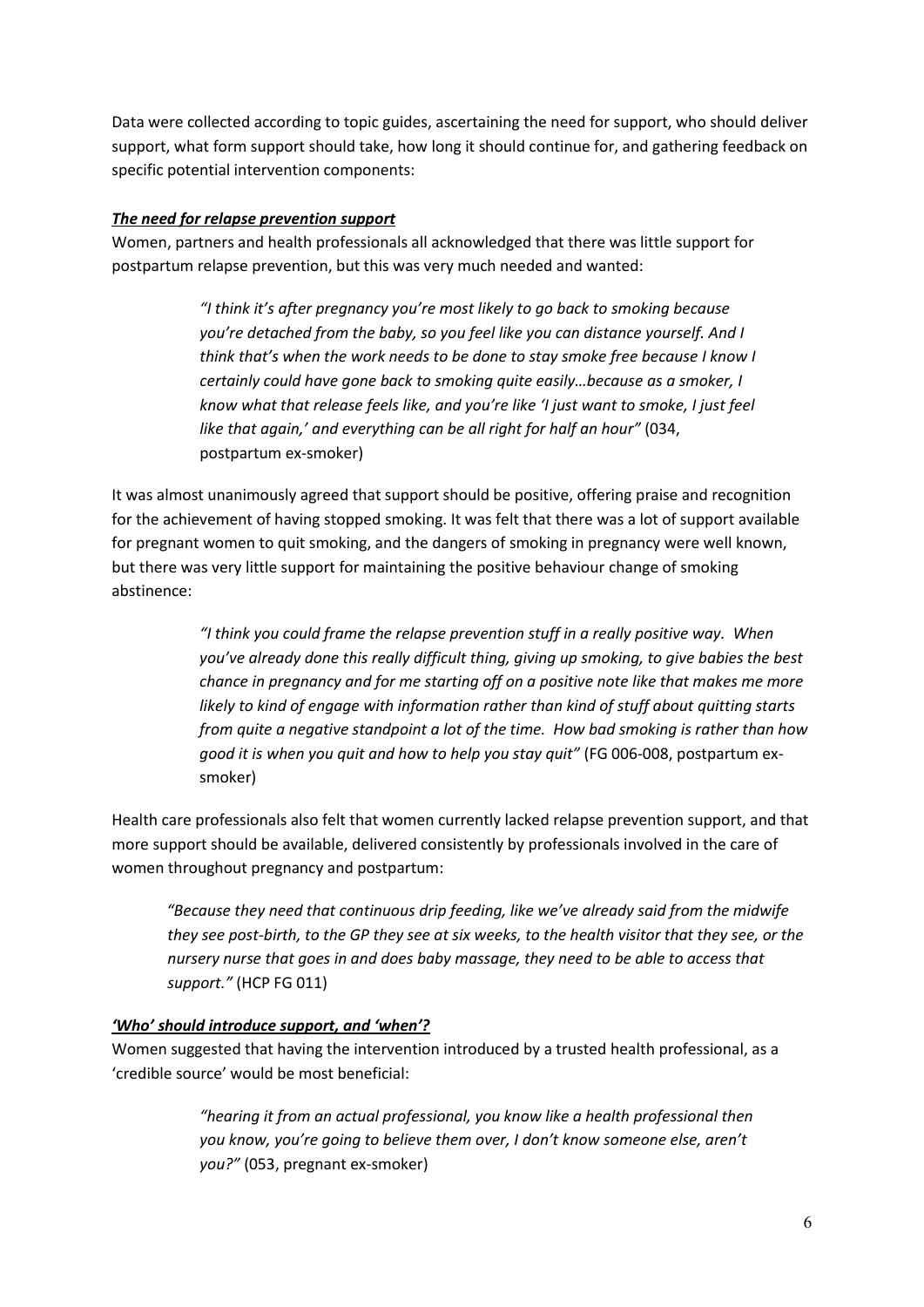Although the intervention is aimed at supporting *postpartum* relapse prevention, it was almost unanimously agreed that support should begin during pregnancy, to acknowledge cessation, and to prepare for the immediate postpartum period where women may be vulnerable to relapse:

> *"I think the timing is probably quite key. If it was probably at this point, I'd be happy, I'm nearly seven months, I'd probably be happy to sit for ten minutes and discuss it with somebody"* (041, pregnant relapser)

We sought feedback on a possible leaflet to introduce relapse prevention support. This was seen as a useful prompt to underpin a face to face discussion with a health professional (probably a midwife) during routine antenatal care appointments:

> *"I think at your last midwife appointment, which I think is about 32 weeks you go. It would be like your last midwife and then you're kind of handed over to delivery – after that, that would be – obviously keep the conversation going during pregnancy but that would be the time to say look, here's some information about staying smoking free after you've had the baby"* (034, postpartum ex-smoker)

# *'What form' should relapse prevention support take? Online tailored self-help support*

We sought feedback on the potential ideas of signposting women to a website, or to downloading an app version. Electronic support that women could access in their own time as and when they needed it was the preferred way to deliver information into the postpartum period:

> *"I think probably a website would be better if I was given just like maybe like a small business card size thing with like a website on that I can visit then I think that would be… yeah, then I could sort of just look in my own time really. I expect a lot of people these days also I think breastfeed with their phones in their hands, looking at the news or Facebook and things"* (021, postpartum relapser)

It was important for women that all facts given were 'evidence-based', using the latest statistics, and with references for further information that some women actively wanted to engage with (although not all). Information on the positive benefits of staying smoke free particularly for the baby were desired:

> "that would make them then think because obviously they talk about more stillbirth and infant deaths more now but then that's like trying to find what is causing it and smoking is, well is one of the reasons" (037, pregnant ex-smoker)

Women also wanted information specifically on second and third hand smoke exposure risks, on support to help partners to quit smoking, objective information about infant feeding and staying smoke free, and advice on other support available, such as NRT and e-cigarettes:

> *"The nicotine replacement therapy – again knowing like what's out there I think because until again I had that advice and I tried different things then I would have probably just tried to do it cold turkey and that's, it works for some people*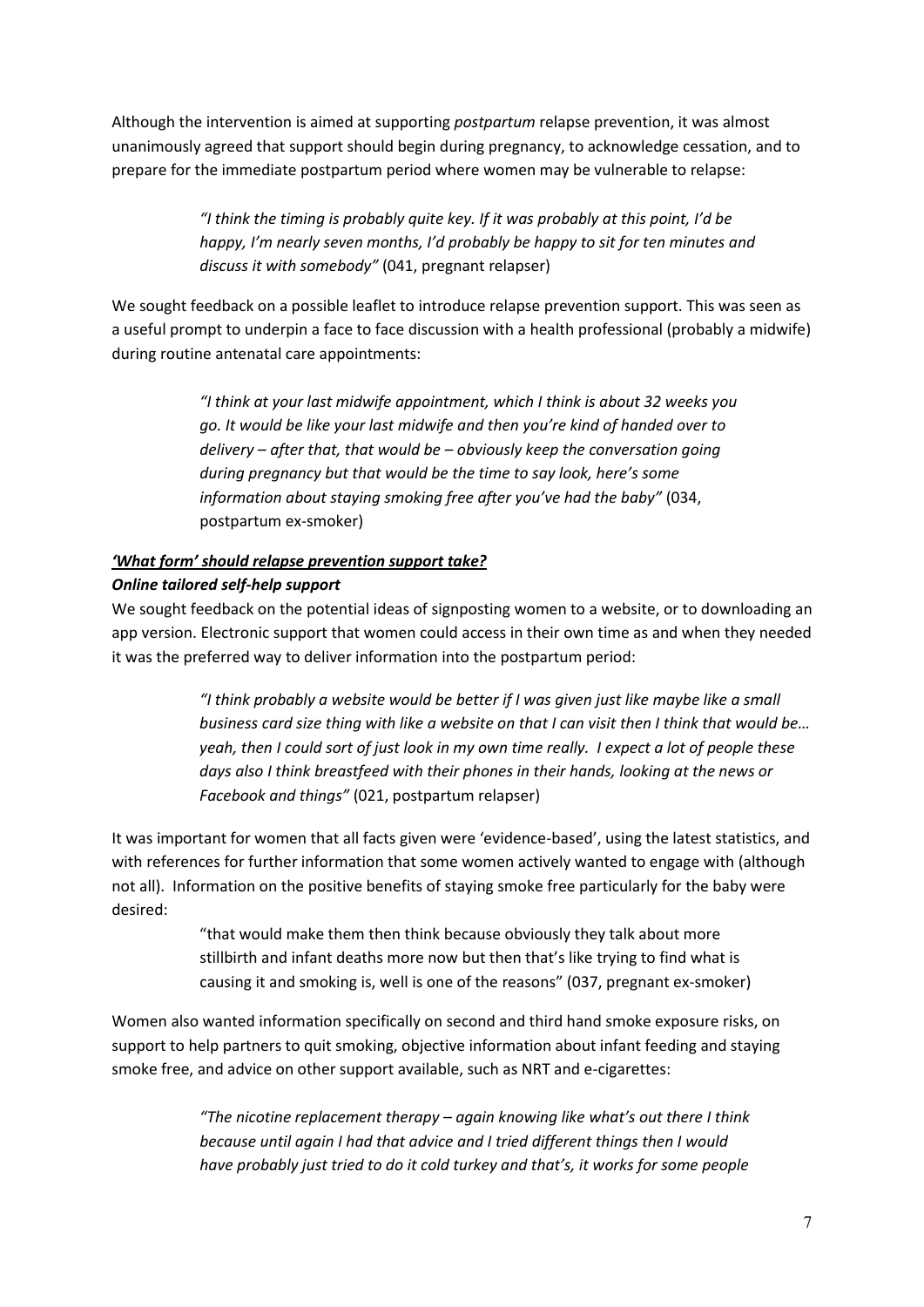*but not for everybody. So again, getting the information out there, I think is really key and what works with breastfeeding and what is more child friendly or you know takes the risks away"* (045, postpartum ex-smoker)

Possible intervention content discussed included advice and information on the health benefits of women as well as babies of staying smoke free. Women especially liked the idea of interactive elements such as a health timeline, that could be tailored to their delivery date:

> *"I think if it was something like an app where you go in and erm it's kind of one of these ''Give up Smoking' – it tells you how many days you've been given up for and it tells you what the benefits are of what you've gained from having given up for that period and things like that and it's got little visual graphs of you know the positives and things like that – then it's something that I'd probably pop into and have a look"* (041, pregnant relapser)

Women wanted links and resources that were approved and evidence-based for further information. They did not want to be 'bombarded' with too much information, but to have the resources available to access should they choose to do so:

> *"the app where they can, where somebody could go and specifically look to see what the harmful risks, and what the dos and don'ts are… maybe so they can actually take it upon themselves, to go and do that."* (049, pregnant relapser)

The idea of a cost calculator, allowing women to see how much money they have saved by staying smoke free, and allowing women to input personalised saving goals tailored to their own wants/needs, was especially liked:

> *"What's really helping me is that figure, that cost of what I've saved*." (046, pregnant ex-smoker)

Links to free distraction resources, such as games and quizzes, were also positively viewed. Women suggested needing more information specifically on postpartum weight management and mood (postpartum depression), in terms of supporting them to also remain smoke free. Other suggestions were made that might improve intervention engagement, such as a log on to a website that recognised how many days women had been smoke free, and the ability to personalise the site, by adding photos or linking to a text message support system.

## *Digital / text message support*

The idea of receiving regular supportive text messages postpartum was generally liked, although not unanimously. To be most acceptable and helpful, women felt that text messages needed to start either during pregnancy, or as soon as the baby was born, and the messages needed be tailored, i.e. based on the age of the baby, and targeted towards supporting women to stay stopped from smoking, or encouraging new cessation attempts for those who may have relapsed: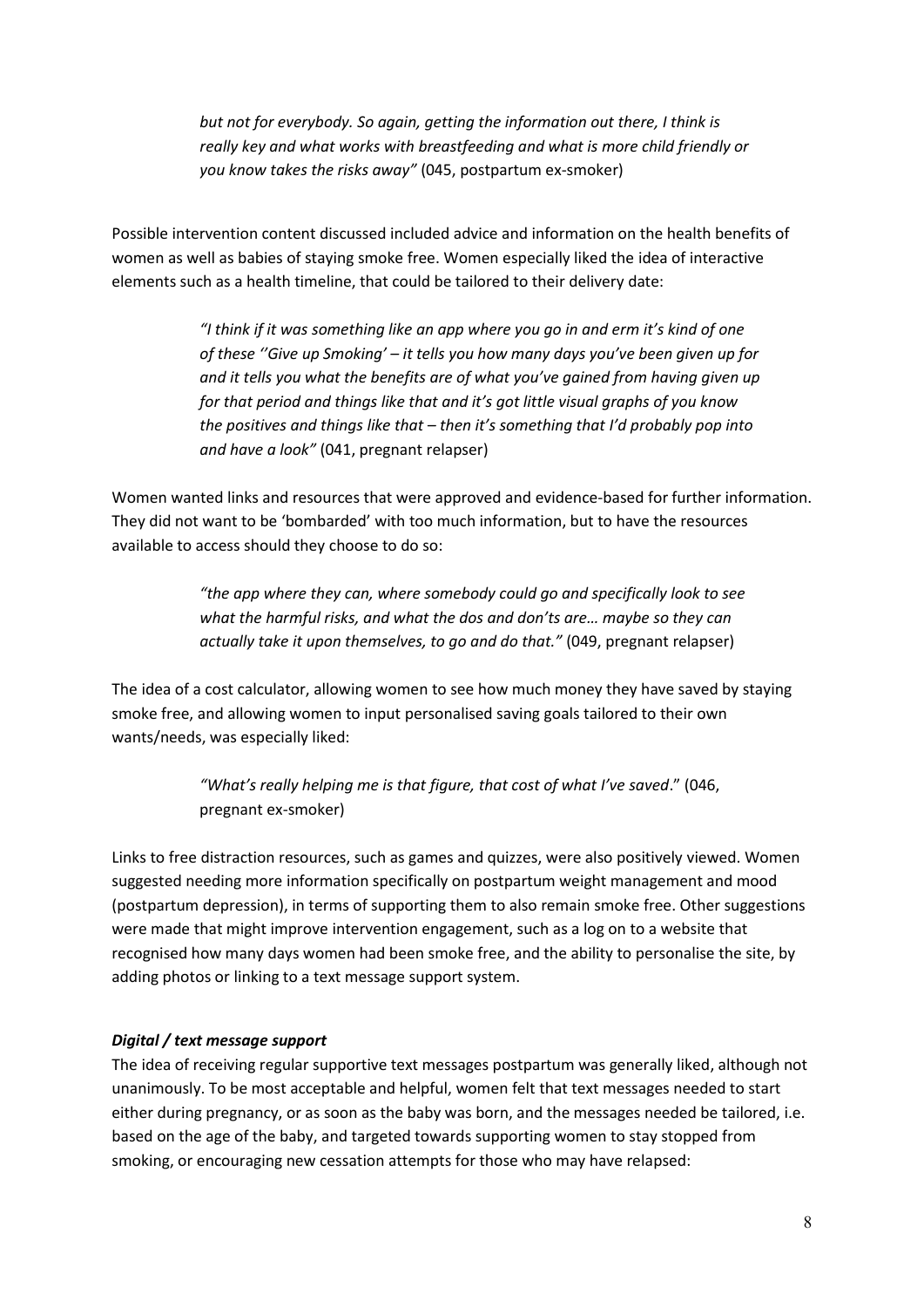*"If you get a text message, everyone is straight on their phone. You know you hear an iPhone go off in like (place) town or something or in a supermarket and it's all dinging and everyone's like oh, is that my phone?! So as I said, really useful."* (044, pregnant ex-smoker)

Women and partners suggested a preference for texts with tailored content, e.g. using personal names and offering practical advice such as relapse strategies:

> *"Yeah I think using the person's name is definitely – I mean there's so much you know, we get so much kind of stuff marketed at us in this day and age, sort of digital marketing and that so I think yeah, I think definitely, you'd want probably a personal approach, you know. There's no mistake, you know you're getting it through text message onto your phone and it's speaking directly to you so yeah, I think that probably is important to personalise the message".* (022, partner to pregnant relapser)

It was suggested that texts need to be very regular, perhaps daily, to start with, but that decreasing frequency over time would be appropriate:

> *"I suppose once you've got into it a little bit and you feel like you don't need as much help then I suppose that could start to then tailor down. And that could tie in quite a bit with the relapsing part so to speak I suppose because if then you feel like you're not doing well, you could then put on the like reply to the text message saying 'oh I've had a relapse' and then could then set you back to the three, four day thing but then if you're doing well that might… maybe you could like do it every sort of five days to a week maybe."* (021, pregnant relapser)

It was important that women felt in control. They wanted the ability to stop text messages on demand. They also wanted to be able to increase or decrease the frequency of texts dependent on their individual needs. Brief texts were preferred, offering snippets of support or information. It was felt that texts may give links to further information, which could be followed up as and when women had the time.

## *'How long' should support continue for?*

It was thought to be important that the positive praise and tailored relapse prevention advice was followed up and reiterated. Having recognition of the achievement of staying smoke free was important:

> *"The midwives have tick boxes, don't they, they have to talk to you about and even if it was just a tick box every time you went, the midwife mentions it again – that would be helpful."* (050, postpartum ex-smoker)

Health visitors in the UK have a remit to support and care for women and families postpartum. They were felt to be well placed to discuss the benefits for babies and other family members of living in a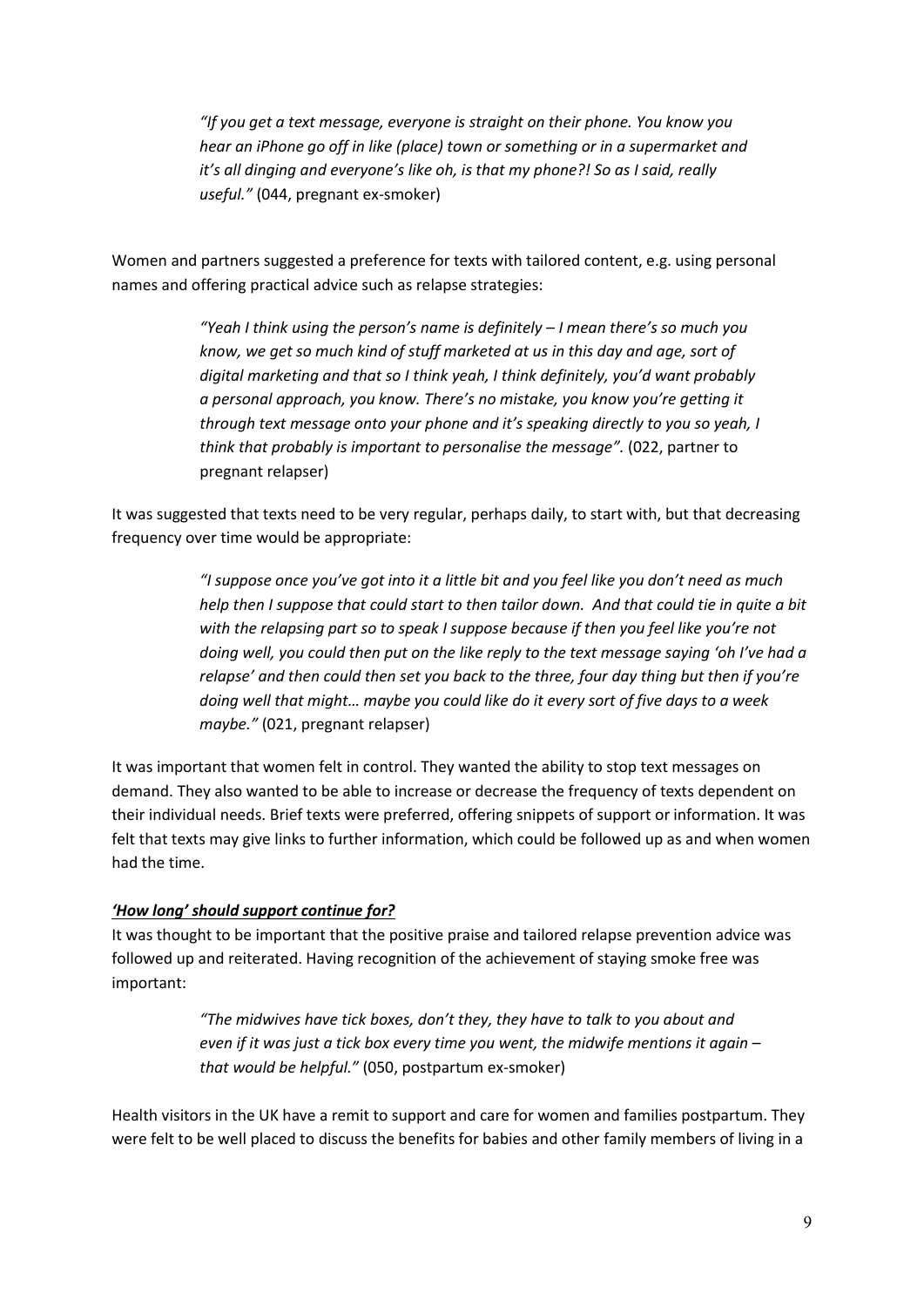smoke free environment following pregnancy, and for offering support or referral to partners or other family members who were smokers, if that was applicable:

> *"when you see your health visitor, they support you with that as well because they give you information and support on like your breastfeeding and sleeping and other things to do with your child so they could like roll that into one and have the smoking support with that, then I think a lot of women might take to it."* (FG 053-054, pregnant ex-smoker)

# *Potential intervention components*

# *Relapse prevention 'kit'*

We proposed and asked for feedback on the idea that women might receive a 'relapse prevention kit'. This would be followed up with tailored advice and support from a health visitor at the usual care postpartum at home visit (around 10-14 days after the birth). Women generally liked the idea, although there was some concern about being reminded about smoking that might prompt cravings. Women particularly liked the prospect of being given 'free gifts' such as a voucher for a local coffee shop.

More information and advice specifically on the immediate post-birth period was thought to be helpful. This needed to be very positive and supportive, recognising the huge change in identity that women undergo as new mums:

> *"something that's for them. You know that's what they need, it's something for them and they know there's help and they know that there's support. So a little help pack. Mama's Little Help Pack or Help Kit – that, I think that would go really well because it's all personal."* (044, pregnant ex-smoker)

# *Partner involvement*

Women thought it was important to involve partners, who were often perceived to be overlooked by health professionals during pregnancy and postpartum. Despite this, partner smoking status was recognised as being key to mothers' ability to stay smoke free after the birth:

> *"I think the best thing a partner can do is quit as well really because after I'd had my oldest child, he was still smoking and he was quite good at first and would say no I'm not, and I'd say oh just give me a cigarette and he'd say no, no, no I'm not but eventually I just pestered him when we were out one day and he gave in and that's how I started again"* (FG 023-026, postpartum ex-smoker).

However, engagement with partners was raised as a difficulty. A tailored leaflet was felt to be potentially acceptable and helpful, as this would remove the need for women to have to try and address partner smoking herself, which could cause friction in the relationship. A leaflet for partners was felt important because partners were perceived as needing advice about how best to support the mum to stay smoke free:

> *"he is very good at reeling facts off at you but it's the emotional support that you sometimes need. I knew you know people die of lung cancer. I knew that you can*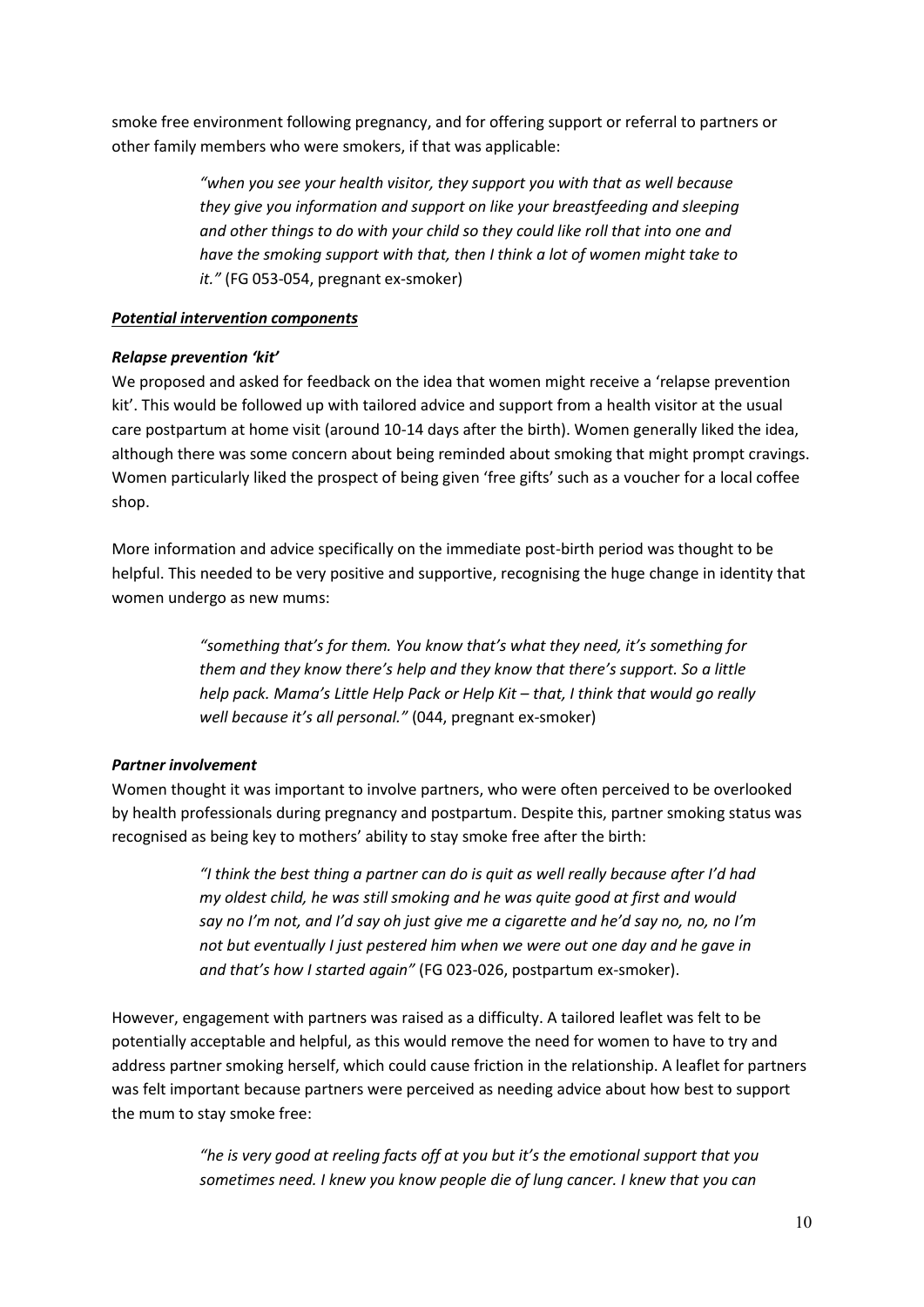*get heart failure, I knew of this, that and the other but that emotional support is missing"* (034, postpartum ex-smoker)

Importantly, it was felt that the leaflet for partners could also promote partner smoking cessation and/or relapse prevention. Information for partners could be quite hard hitting, giving factual information about the harms of smoking around mums and babies:

> *"I think that's quite a strong right approach actually. I mean they say when she was born you've got a new name 'dad', I mean that's something important, isn't it, it's like a big thing. Isn't it time you got rid of the other one? The dirty cigarettes and ashtray."* (052, partner)

Partners also supported this approach, and highlighted the need not just for smoking support, but for information and support about how to support the mum to remain abstinent:

> *"even if it's just to help them help the mum kind of quit but it is just having that someone to talk to about how they do that, or how they help them quit or how they stand by them"* (051, partner)

## *Social support*

Input from others – live chat, quotations or testimonials, were thought to be supportive and helpful components of a potential intervention:

> "I like the Facebook chat thing, things like that, people talking about it on there would probably be more beneficial. People that are going through it." (042, pregnant ex-smoker)

The idea of a self-help support group ('parents forum') was liked. Women appreciated being able to chat with others in the same situation. Although some women liked the idea of meeting up face to face, others mentioned how difficult this could be in the postpartum period, and also the attractiveness of online social support due to the relative anonymity:

> *"I think something maybe online more than in person. I think definitely, you definitely feel as a woman who's gone back to smoking after having a baby, you do feel a lot of stigma, you do feel a lot of judgement towards yourself and I think maybe going somewhere where you're in a group physically you may feel more judged than say if it was online where it's more anonymous."* (001, pregnant ex-smoker)

## *E Cigarettes*

Content that gave advice and information on e cigarettes was controversial. Many women stated that they knew e cigarettes are likely to be much less harmful to health than continuing to smoke tobacco, yet also were very wary of using e cigarettes. Concerns were raised about 'continuing addiction' to nicotine, or a continued behavioural addiction: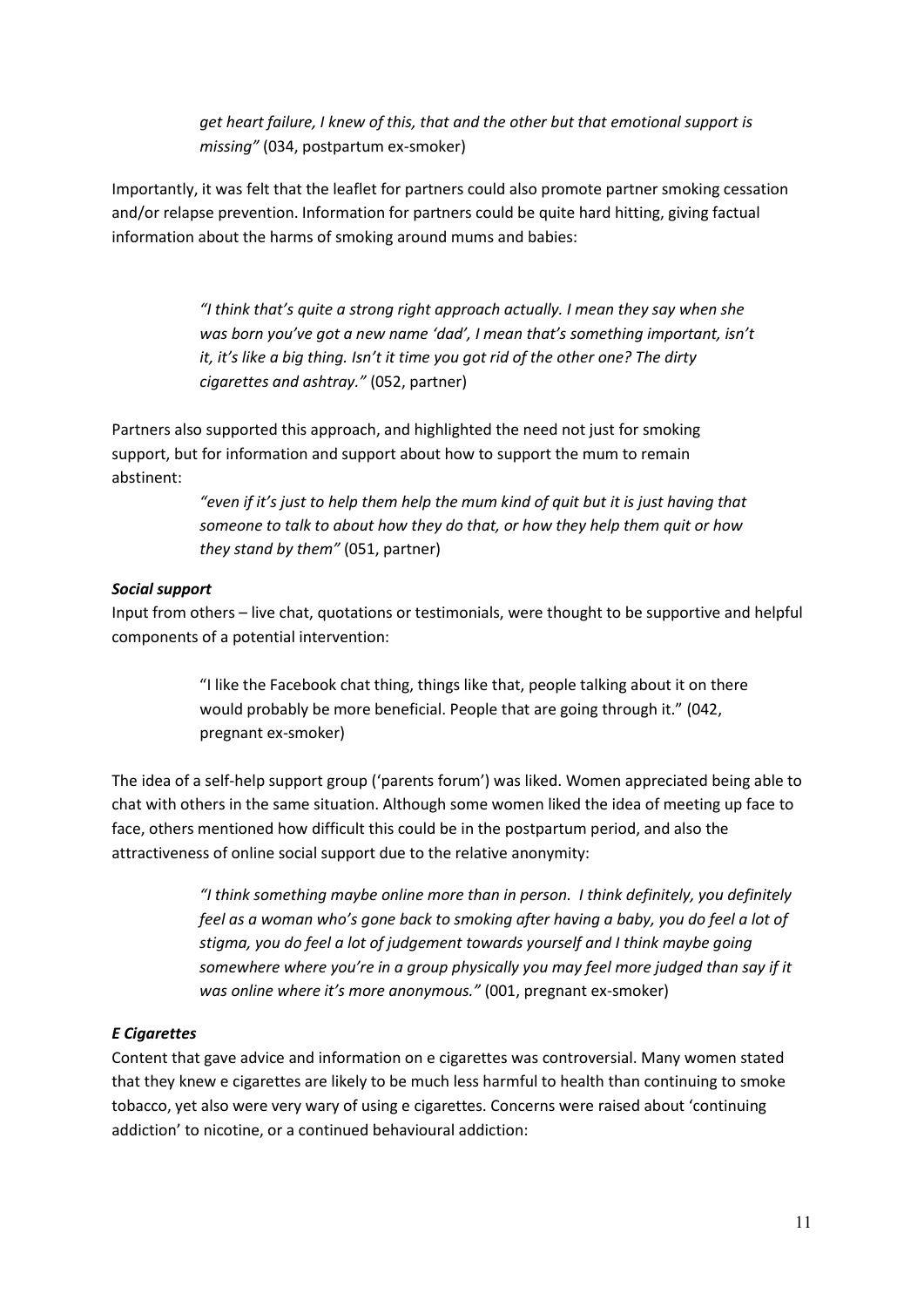*"So personally, I don't think promoting, because it's still smoking, you're not taking away that need for smoking, the habit of smoking or the nicotine dependency – you're replacing it"* (034, postpartum ex-smoker)

Others were unsure about any possible long-term effects of use:

*"I'm a bit concerned about the lack of long-term data we have on them about the levels of harm"* (FG 006-008, postpartum ex-smoker)

Some women in our sample had tried e cigarettes but had not got on with them. Others acknowledged that they might be useful for some people:

> *"for some that need it, yes, but i don't like it. .....far safer?...........relatively harmless?. There's still risks"* (Online anonymous feedback)

Most importantly, women, and also health professionals, wanted clear, precise information about e cigarettes, including advice on which ones to choose, which nicotine strength e liquid might be best, and information about use while breastfeeding. Information on breastfeeding and e cigarette use was thought to be completely unavailable:

> *"Erm just knowing that the baby was being free from nicotine. Yeah I don't know how much that is and how that could affect a baby. Erm, it's kind of hard to say yeah but it's still not good that they're getting nicotine, I mean even if you're doing the e-cigarettes, I don't know what the reduction in risks will be and what the risks are of nicotine through breastmilk for your baby are. So maybe information on that. Erm, I guess you just want to say still breastfeed even if you're smoking, even if you're vaping or if you're not. You know it's still the best way to feed your baby but erm, yeah I don't know what the difference of nicotine exposure is through smoking cigarettes and vaping and you know what the effects on the baby are."* (055, postpartum ex-smoker)

## *Incentives*

Incentives for staying smoke free were generally positively viewed by women:

*"I think money would be an added motivation. Every little bit helps."* (FG 006-008, postpartum ex-smoker)

Particularly so if the incentive was for the women, rather than money or vouchers for the baby (although this was not unanimous):

> *"Yeah. Gift card. Why don't you go and treat yourself because, yeah. I remember when after she was first born it was my birthday and [name]'s mum paid for me to get a massage and that was brilliant because I felt really properly spoilt because you put so much of yourself into everybody else, you know, so yeah that would be a really good incentive I think. Then you can go and do your well-earned gift or whatever it is and feel good about yourself which is what everybody needs especially if they're trying to stop smoking"* (004, postpartum ex-smoker)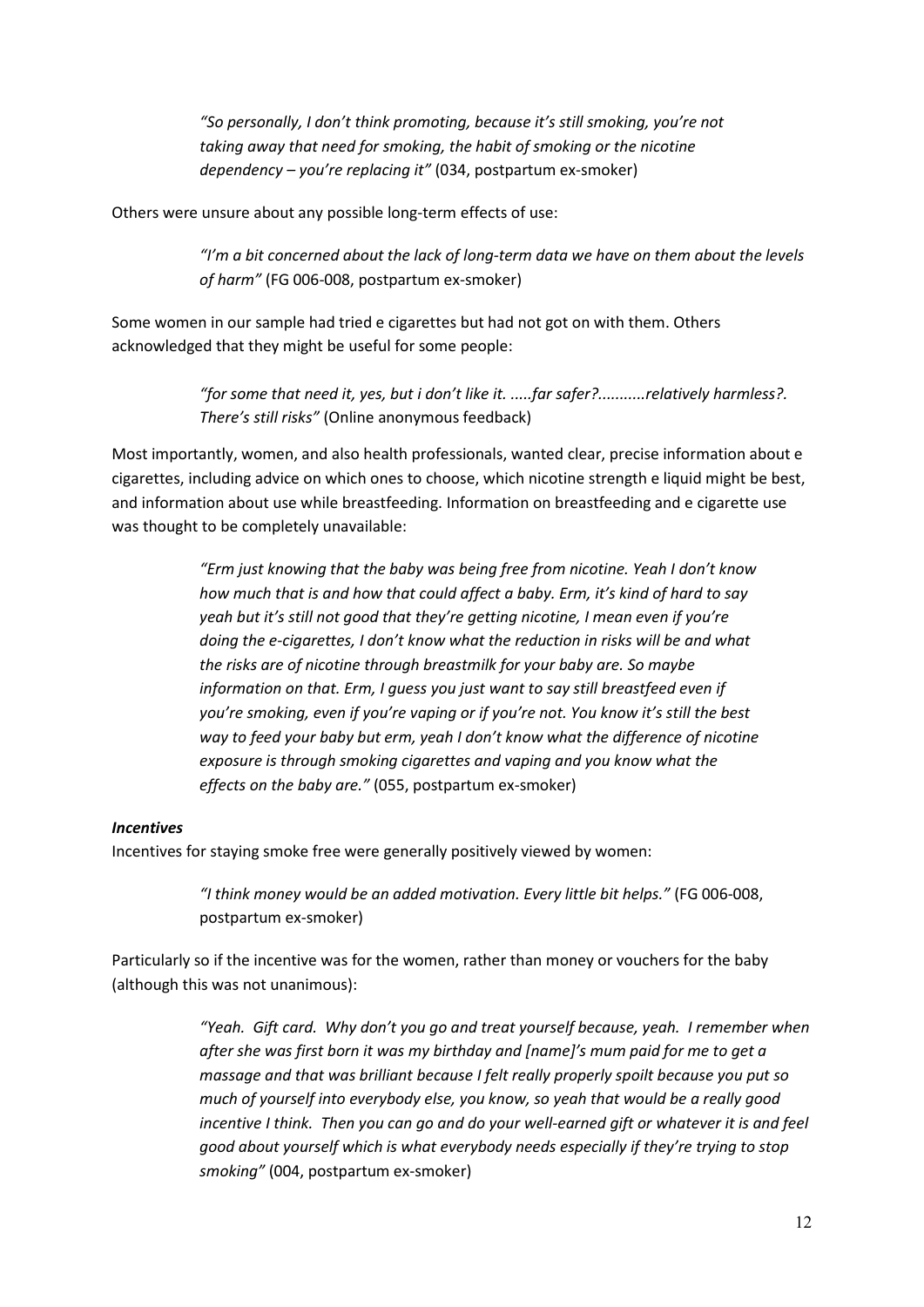However, incentives were less positively viewed by health care professionals, who expressed concern about how they might be funded, and the longevity of the behaviour change which was incentivised:

> *"it doesn't sit well with me that people are going to be… I think everybody knows the dangers, I think people do need to be reminded but I don't think that giving rewards for that, like you say, is it just going to… 'oh I'll get my reward this time and then if I do it again, I can stop again and ooh do I get another reward like'"* (009-014 HCP FG)

The idea of self-incentives seemed to be more acceptable, and was supported and positively viewed by both health care professionals and women/partners:

> *"to put the money that you would have spent away and then look at how much you've got at the end of the month. That's always a good one."* (050, postpartum ex-smoker)

# *Phase 3: Person-Based intervention development*

The final phase of our study involved working closely with ten postpartum women, seven of whom had previously been involved in phase 2. We ran a prototype version of the intervention, including delivering the text message support system, and collected detailed qualitative feedback during four extended interviews with each woman, conducted over a three-month period. In this phase we iteratively developed the package of support and were reassured about its acceptability. The overall intervention was generally perceived positively, and all participants had extremely useful feedback and suggestions for improvements that will be incorporated into the final intervention. Overall, all participants felt that a smoking relapse prevention intervention was important, would be beneficial, and the proposed intervention pathway (figure 1) was thought to be appropriate and missing no major elements.

Seeking feedback from women one to one enabled us to clearly understand the challenges of remaining smoke free over time and as the postpartum period progressed. Regaining some normality to life following the disruption of childbirth, and encountering smoking triggers, was challenging:

> *"we've never smoked in our house, going for a dog walk is a chance for us to have a chat, catch up and have a couple of cigarettes on the way round. So actually, when I first gave up, going for a walk was one of my triggers for wanting to have a cigarette."* (058, postpartum ex-smoker)

Here, the participant emphasises the relational aspect of relapse triggers, since smoking with a partner whilst walking was a previously enjoyable habit. This demonstrates the enormity of the task of remaining smoke free, in adjusting to a new 'normal' following childbirth, in coping with smoking triggers, in negotiating relationships where smoking had been an integral part, and in finding alternative ways to relax and cope with the stresses and strains of new motherhood.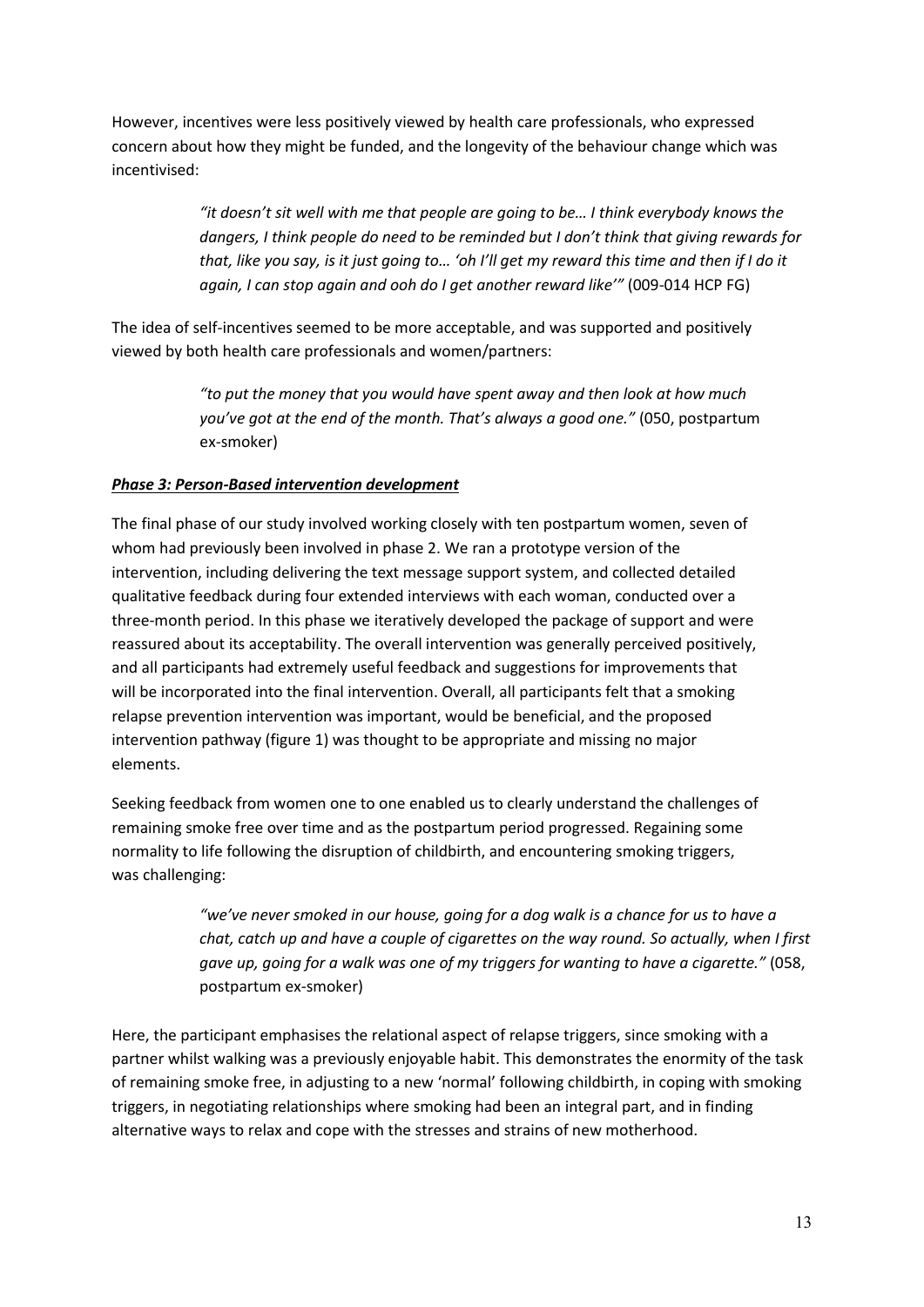Focusing the intervention not just on supporting the mother, but offering support for partners, both to quit smoking themselves, and advising on how to help women stay smoke free, was seen as absolutely essential:

> *"It's mainly just the thing about the partners that's going to be the most helpful and I think for me would have been the most useful. Erm just knowing that you know, because then I could have supported him, you know so and maybe it's a platform that you can refer to as a couple and again, it starts that conversation and if it's got facts and figures on it, I think it's more likely to, it would have helped me to convince him."* (060, postpartum ex-smoker)

Having support that continued well into the postpartum period, and that was reiterated by health professionals, at every contact, was supported:

> *"And then it's recapped during like your midwife appointments and things like that. I think that's quite a good way to have it and the websites there continuously as well. And that you've been informed about it from the start, which is quite good because it gives you a chance to get used to using it and all the different sort of benefits and features of it. And then I think that the Fourth trimester pack (relapse prevention kit), sort of after your baby's first born, it can be given to you and then they can go over it with you when they visit and stuff, I think that's quite good… I think the first year because then it's all your pregnancy and then a few months afterwards. I think that's sort of good to keep it going until you sort of have had your baby and then it still encourages you once you've had your baby to stay quit."* (063, postpartum ex-smoker)

Each intervention component was discussed in detail following a period of time in which participants had 'used' the intervention in real time. Overall feedback was positive. Where negative comments were received, we used these to develop and refine the intervention

**Component 1 – intervention introduction, leaflets and initial advice from a Healthcare professional** Women were positive about the intervention name, 'BabyBreathe™', having a positive supportive association. Supporting feedback from phase 2 that the intervention should be initiated during pregnancy, women were positive about our prototype leaflet introducing the intervention, but felt strongly that this needed to be part of or to initiate a conversation with a healthcare professional:

> *"I think as long as they're giving the leaflet out and talking to people at the same time"* (062, postpartum ex-smoker)

The need for supportive, evidence-based information on the importance of remaining smoke free was emphasised, but it was also strongly suggested that leaflets could be easily lost or overlooked, and that the power of having information reiterated by a 'credible source' was important to incorporate into the intervention.

## **Component 2 – Partner support**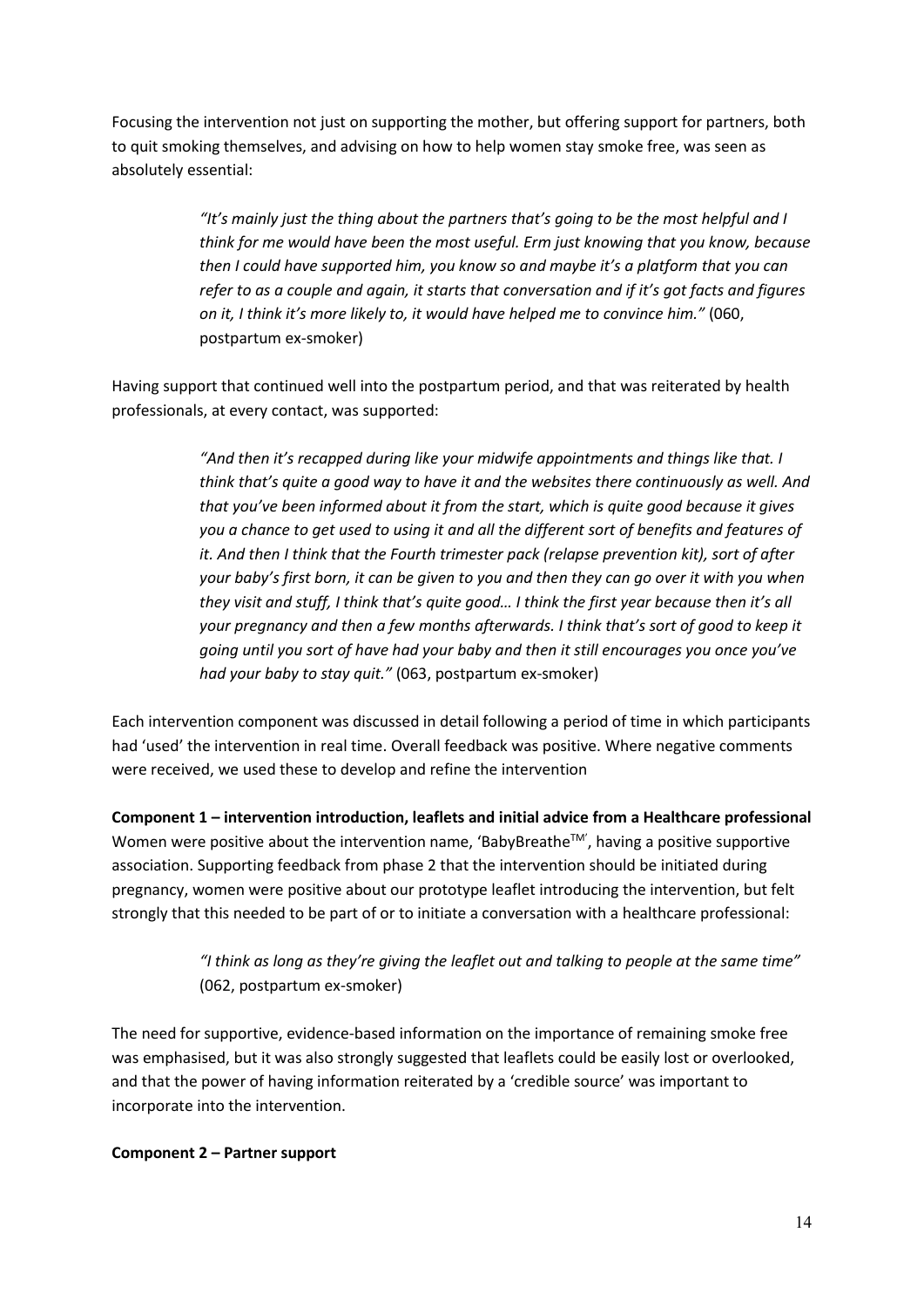The idea of a separate leaflet or information source for partners was very well supported. Women felt that it would be useful to have something specifically designed for partners, as it was perceived that partners were often excluded. Support for partners was also positively framed:

> *"you're kind of already coming from a positive place, aren't you? Saying thank so much for being that guy, thanks for being that person and you're given the factual information about kind of why it's great that you are this person and that you're doing this and why it's good for mum and baby. Erm, and you know you're kind of giving enough information about the programme so you're saying, we're not asking you to do it alone with your partner, we're going to help you do this and this is what we're going to do to help you do this."* (059, postpartum ex-smoker)

The partner leaflet included cessation support for partners where this was appropriate, but also advice for partners on how to support their partner on staying smokefree.

# **Component 3 – website / app**

Women were given time to engage with the website in real time prior to and during the interview. They were asked to consider the format of the information being on a website or available as an app. Overall, women reacted positively to the website content and format. Some women appreciate the factual information, stating that it was important that everything was up to date and 'evidence based':

> *"I think for me, and again I think this might just be personal choice, it is the stats information, you know the kind of health, second hand smoke, you know all those kind of stats, SIDS, increased risk of SIDS – all that kind of information for me, really stands out to me because I know that it's backed up with research."* (059, postpartum exsmoker)

Women especially appreciated being able to access support in their own time and being able to personalise / tailor the support. For example, we received positive feedback on a health timeline that incorporated women's own dates, and on a savings calculator in which women could input their own data:

> *"it was personalising it to you and it's something you can come back to and I think it's really good so you're aware of what your trigger points are and when you're, you know your difficult times."* (060, postpartum ex-smoker)

It was important to have *both* a website and an app available. Some women preferred one format over the other. Predominantly, women accessed support on their phones:

> *"But probably more so on my phone than on an actual laptop. Especially if I was, and I had managed to breast feed, it's probably something that I would have done whilst feeding."* (058, postpartum ex-smoker)

## **Component 4 – text message support postpartum**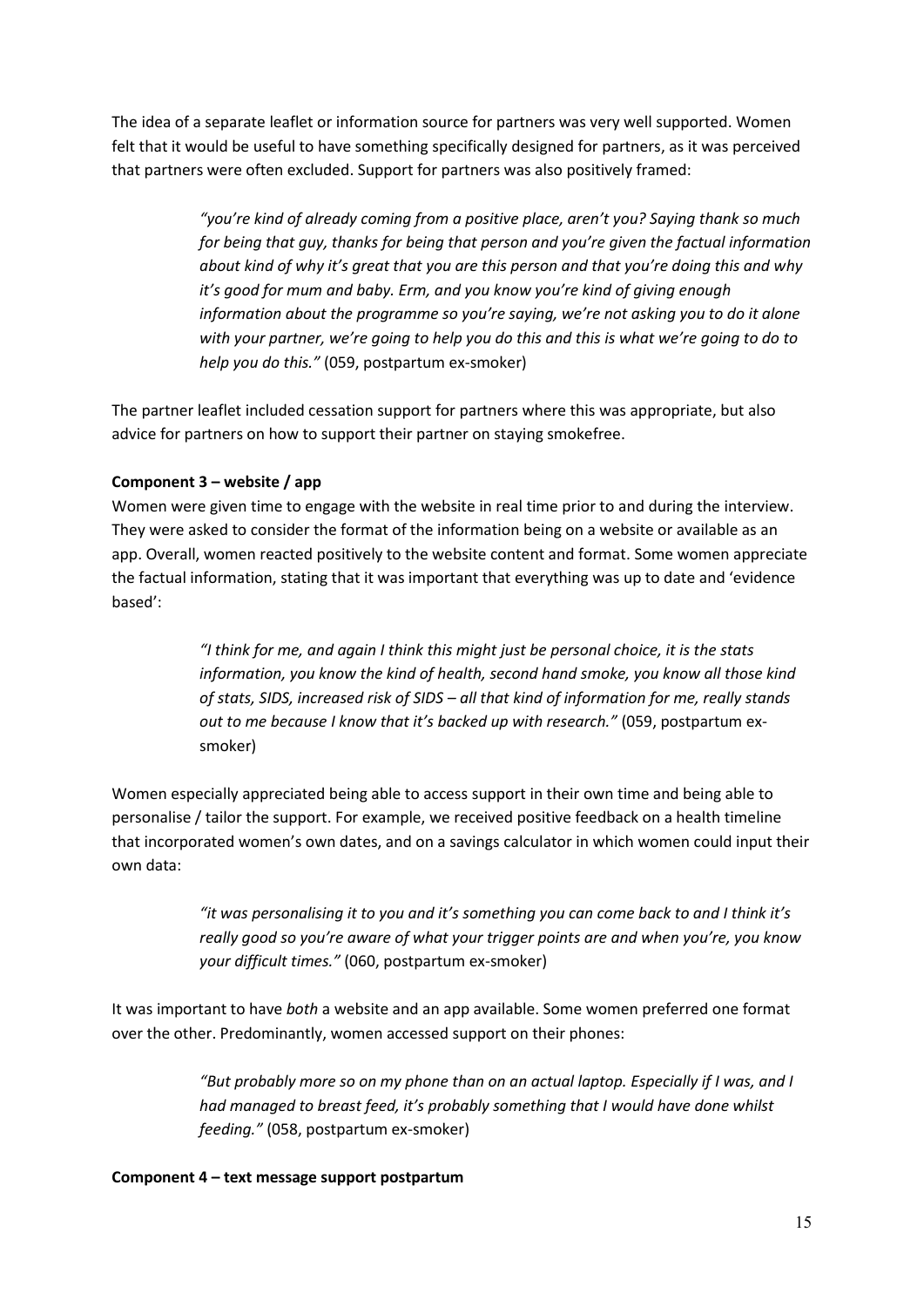Tailored digital support via the text message support system received positive feedback, having been experienced in 'real time'. This involved sending 16 text messages over a period of 4 weeks, with reducing frequency. Tailored options included a quiz and questions that participants could respond to, such as texting 'help' if extra support was required. Women described the usefulness of continued positive support, through hard times:

> *"They were really good, they were good, yeah. Yeah they did help you. I mean I think they would help especially for like if you're having a bad day and you can just try because everyone's on their phones, aren't they, so just try and distract yourself."* (064, postpartum ex-smoker)

For some, the idea of digital support also was useful in terms of helping them to feel less alone:

*"It's quite nice to hear my phone. I was like oh who's messaged me! Oh yeah, look. And I suppose maybe it's because I'm quite rural so therefore I am at risk of being really quite isolated. That oh yeah, there's someone there."* (058, postpartum ex-smoker)

## **Component 5 – BabyBreatheTM box**

The final intervention component was a prototype mock-up of a physical kit, a box that women might receive around the time of the birth of the baby. This would incorporate more advice and information, some 'free gifts' such as vouchers for Mums to use as self-rewards / treats. We also discussed including a piece of NRT gum, and advice and support to use e cigarettes as a lapse prevention tool:

> *"I think it would be a good approach because it's sort of then feels like you're erm getting additional support and it sort of like gives you a chance to look through things, if you're not going to use the website or the texting or things like that, it's quite good to have a box full of the information. And different gifts and things that encourage you"* (062, postpartum ex-smoker)

Although advice on e cigarettes remained controversial and wasn't for everyone, women appreciated knowing that they had alternatives they could turn to rather than returning to smoking:

> *"it's always good to know what's available because I mean like I was saying earlier, going back onto something like patches is so much better than going back onto cigarettes because then it's only the nicotine you're getting and it's not anything else, is it? And I think just being aware of what things are really good. And obviously all the information that you guys have got, you always talk about e-cigs as well so I think it's good then you've got both sides, haven't you?"* (060, postpartum ex-smoker)

It was emphasised that women needed very clear information, and that there was much confusion around the use of nicotine postpartum:

> *"Just explaining what… yeah. What are e-cigarettes, what are the different… the fact that you can have 0% strengths, you can have different variations of nicotine maybe.*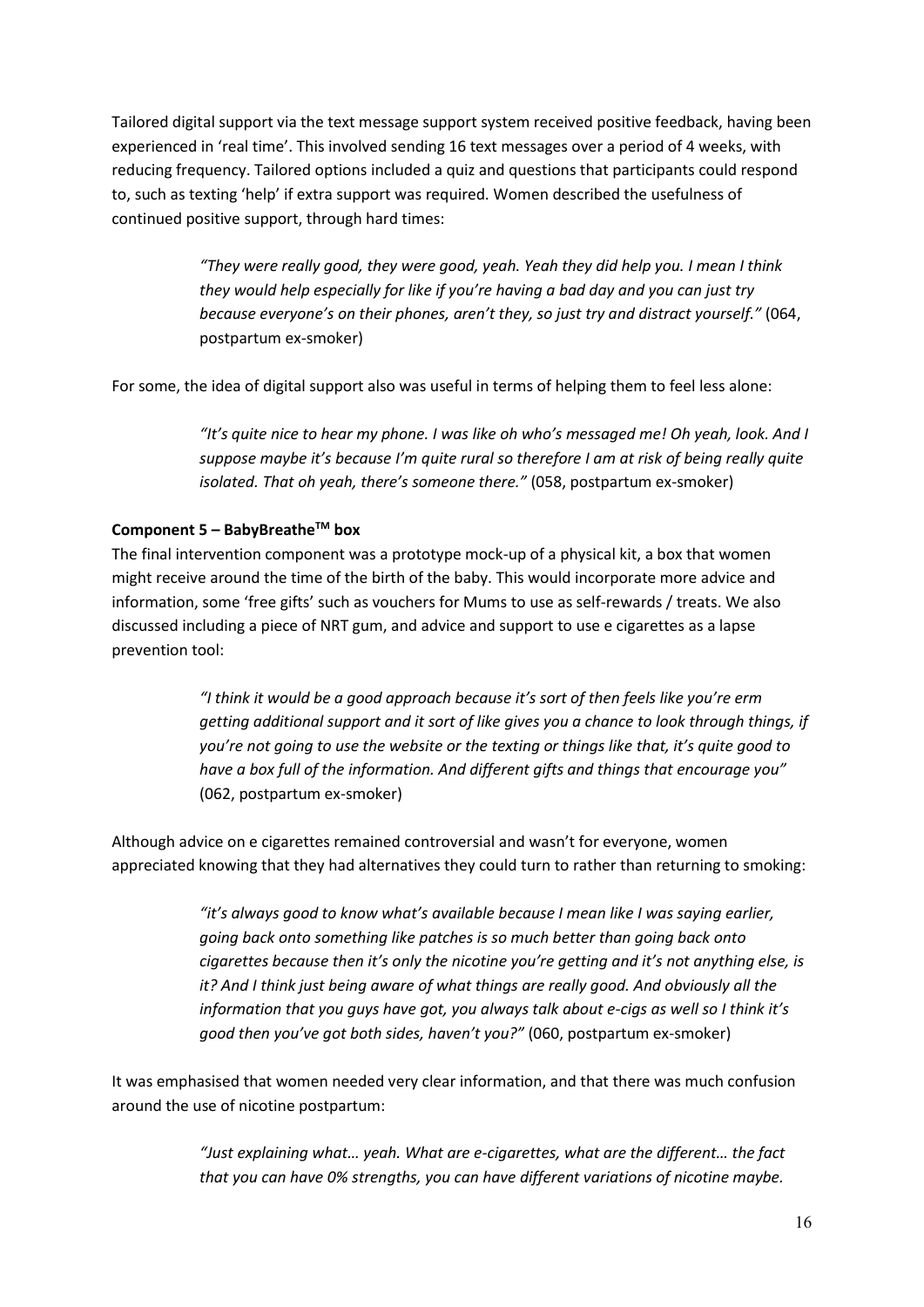*Yeah I think for a lot of people they might go back to cigarettes rather than that because that all just seems so confusing and complicated if you've never used any kind of nicotine replacement."* (066, postpartum ex-smoker)

Overall, the intervention pathway and combined package of support received positive feedback. It was important to have different elements, that women could use in combination, or pick and choose from, tailoring the support required to suit their own needs:

> *"I think it would make you feel very supported. Yeah definitely. A combination of everything, the website, the texts. Erm, the app."* (066, postpartum ex-smoker)

#### **Discussion**

Our three-phase mixed methods intervention development study demonstrates a process for utilising a theory driven approach to define intervention components, that were then refined and initially 'tested' for real world use and acceptability over two qualitative phases of data collection and analysis. In our focus group and interview feedback phase, we gathered information on '*who, what form, how long and which components'* might constitute an acceptable, helpful and feasible intervention. This enabled us to develop the intervention pathway and components, drawing on our findings to identify midwives or health visitors during pregnancy as being a 'credible source' to introduce a postpartum relapse prevention intervention. Women wanted evidence-based information that they could access towards the end of pregnancy, to prepare for the high risk (for smoking relapse) immediate postpartum period. It was also felt that the intervention could really 'kick in' at this time, with support offered face to face by a health visitor. There was a high level of acceptability for digital support. Women had positive feedback on a prototype website and were enthusiastic about using an app which they might access in their own time. Tailored elements were particularly appreciated, including a cost saving calculator and a health calculator, so that women might be able to see, for them and for their baby, the benefits of staying smoke free over time.

Women in our phase two data collection were unsure about the use of digital text message support (from birth), emphasising the importance of tailoring and being able to opt-out. In contrast, when we actually tested the text message support system in phase 3 in 'real time', feedback was very positive. Particularly, text messages were thought to facilitate support to women at particularly risky times for smoking relapse, such as returning to work or social situations in which there was an association with smoking behaviour. The idea of a 'relapse prevention kit' in the form of our 'BabyBreathe™ box' that gave more advice and free gifts at the end of pregnancy also received positive feedback. This is an approach that has been successfully used for smoking cessation in the general population of smokers (22,24), with our findings also suggesting that this may be a promising approach for postpartum relapse prevention. Overall, the ability to tailor and personalise all parts of the intervention was crucial. It was thought important to provide evidence-based information on smoke free motivators, including thinking of the baby, concerns of second and third hand smoke, information on health statistics, and positively framed praise and support. Partner support was felt to be critical to the likely success of an intervention, and it was noted that the important role of the partner was often lacking acknowledgement in most areas of postpartum support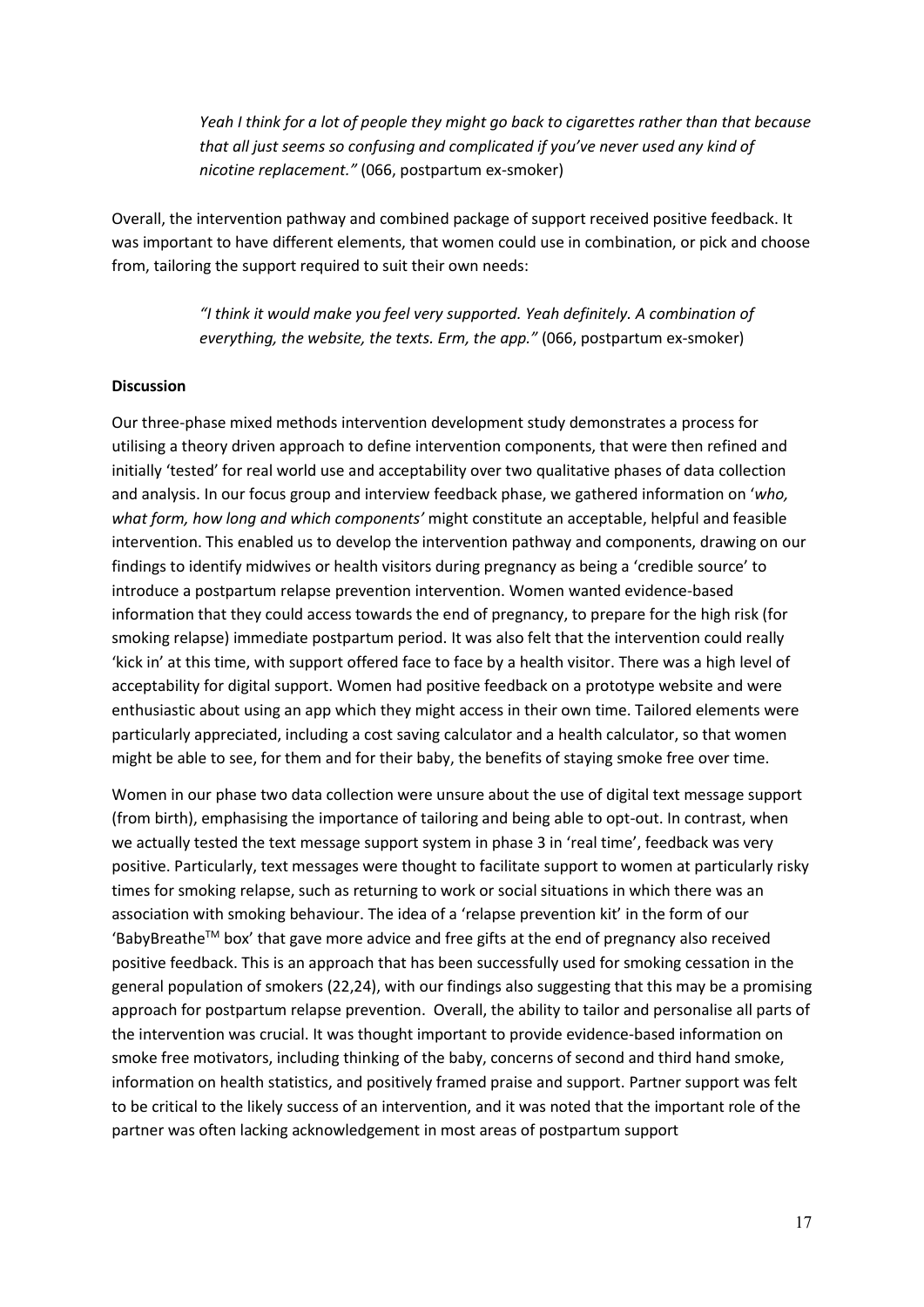Stress, guilt, perceptions of judgement, isolation and struggling with a non-smoking identity alongside adjusting to a new mothering identity were important factors that an intervention needed to address, as has been suggested in previous qualitative work (2,4). We also found entrenched confusion around the evidence on e-cigarettes, and a real need to provide evidence-based advice on safety and harm reduction in the postpartum period. This might simply include wider dissemination of existing information resources that were not widely known about (e.g. resources produced by the smoking in pregnancy challenge group (25))

The intervention we present here includes self-help, tailored options, and pharmacotherapy for relapse prevention, which is the only potential intervention demonstrating some evidence of effectiveness in a recent Cochrane review (although studies were generally of low quality, the certainty of the evidence was moderate-low, and it was concluded that more research is needed). The BabyBreathe™ intervention has been developed working with women, partners and health professionals. The person-based approach has been used in other settings in developing digital health interventions (14), and, we hypothesise, is likely to result in an intervention that ultimately is more acceptable, feasible to deliver, and effective at supporting sustained smoking abstinence postpartum. Although effectiveness has yet to be demonstrated (and will form the next phase of our work), our intervention aligns with current NHS policy to address smoking and relapse prevention as part of the prevention agenda within the NHS long term plan (26), and the 'making every contact count' agenda (27). Our BabyBreathe<sup>TM</sup> intervention is in line with the NHS cancer strategy, that places a major emphasis on prevention (15), both for individuals and in terms of preventing generational transmission of unhealthy behaviours.

Drawing on qualitative feedback, our intervention includes varied and tailored self-help options delivered initially in pregnancy and into the postpartum period. Crucially our intervention includes support for partners, which has not typically, consistently or reliably been included in postpartum relapse prevention interventions, but is a critical influence(28). The intervention proposes to test the prophylactic use of NRT for women to self-administer if they experience the return of nicotine cravings postpartum. This is a novel and so far untested approach to postpartum relapse prevention. Additionally, support and information to access and use e cigarettes to cope with urges to smoke will be an important aspect of the intervention. Although qualitative feedback on NRT and e cigarettes was mixed and there remain concerns and fears about the use of e cigarettes, we found, in line with recent evidence (25) a clear need for factual information on the safer use of nicotine tailored to the postpartum period.

A strength of our work is the incorporation of evidence from different sources, triangulating systematic review evidence with qualitative data gathered in phases two and three. We recommend this approach to intervention development, as the triangulation of data sources is essential to the development of a meaningful, acceptable and feasible to deliver intervention. Being theory driven ensures that the intervention can be clearly described and evaluated in future testing. However, a possible limitation of our work is the primarily qualitative nature of the intervention development, with data drawn from a purposive sample. Whilst this is a strength of the person-based approach to intervention development (14), it is also possible that we did not capture a broad enough range of views. We did not collect detailed demographic data from participants, in order to maximise participation, and as the focus of our work was on intervention development. This is a limitation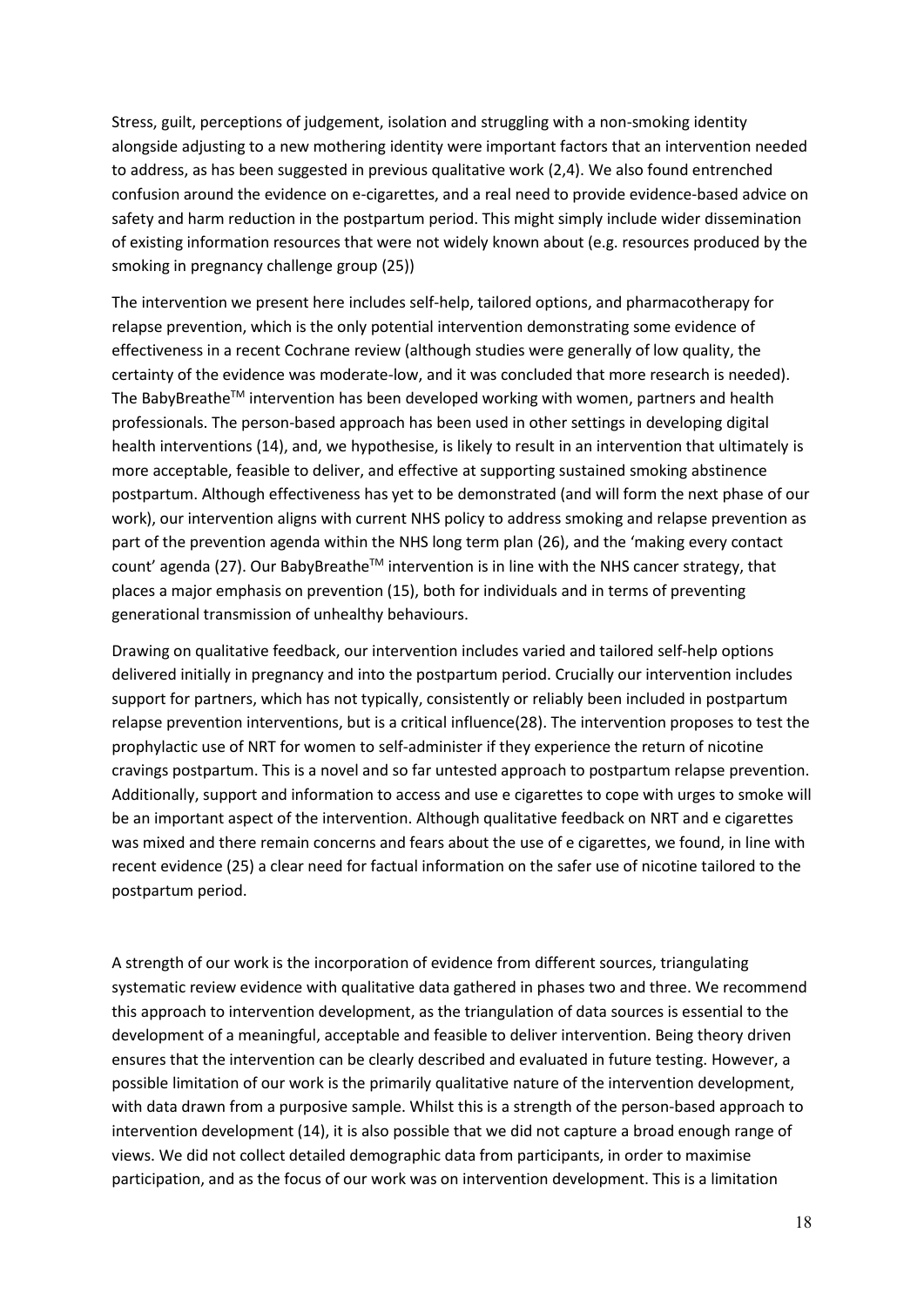however, and we are aware that our sample did not capture a broad range of views across women and partners of varying ethnicities. Seven of our phase 3 sample has also been involved earlier in phase 2. In hindsight, this was a limitation as women may have unduly positively evaluated aspects of the intervention that they themselves had suggested in phase 2. Clearly, further testing of the intervention is necessary to establish effectiveness and cost effectiveness, and to assess generalisability to a wider population of postpartum women. Our approach to analysis was rigorous and systematic. One researcher (TB) coded all qualitative data, and a second researcher (CN), checked analysis for consistency and applicability. Further, we undertook a proportion of independent double coding, improving the reliability and trustworthiness of the coding. Although given increased time and resource we might ideally have double coded all qualitative data, our approach to team working and iterative discussion of analysis as it developed gives us reassurance that the coding is sufficiently valid and reliable for us to base our intervention development upon.

Practically, our proposed intervention has been developed working with the population that it ultimately targets, and also incorporating feedback from healthcare professionals involved in the care of women throughout pregnancy and postpartum. This, we hypothesise, maximises its likely future utility, as well as ensuring that it is clinically and contextually appropriate and can run alongside usual care processes at low cost to the health service. The intervention is scalable and potentially adaptable to other cultural contexts and healthcare systems worldwide. The intervention is theory driven, being based on health behaviour change theory, and with each component clearly mapped to the specific behaviour change techniques within the behaviour change technique taxonomy v1 (12,16). This ensures a clear pathway to evaluation of both the overall intervention, and its constituent components. Following the process of theory driven, mixed methods intervention development outlined in this paper, our next step will be to evaluate the intervention as part of a definitive randomised controlled trial.

## **Conclusions**

The process of developing a relapse prevention intervention that may ultimately improve postpartum relapse rates is complex process, involving three key phases. Following a phase of systematic reviewing of intervention behaviour change techniques (16), we gathered qualitative feedback from pregnant and postpartum relapsers and ex-smokers, partners and healthcare professionals, to define who might deliver an intervention, in what form, for how long, and with what potential components. Using a person-based approach, the final phase of our work tested a prototype intervention, enabling us to develop one suitable for testing in a definitive trial.

#### **Funding**

This study was funded with a grant from the Medical Research Council (PHIND grant ref: MR/P016944/1). Research time for TB was further supported with NIHR RCF funding from the Norfolk and Norwich University Hospital.

#### **Acknowledgements**

We thank all of the study participants for sharing their views and insights in our qualitative work. We thank the following organisations for their valuable guidance and assistance in recruiting interested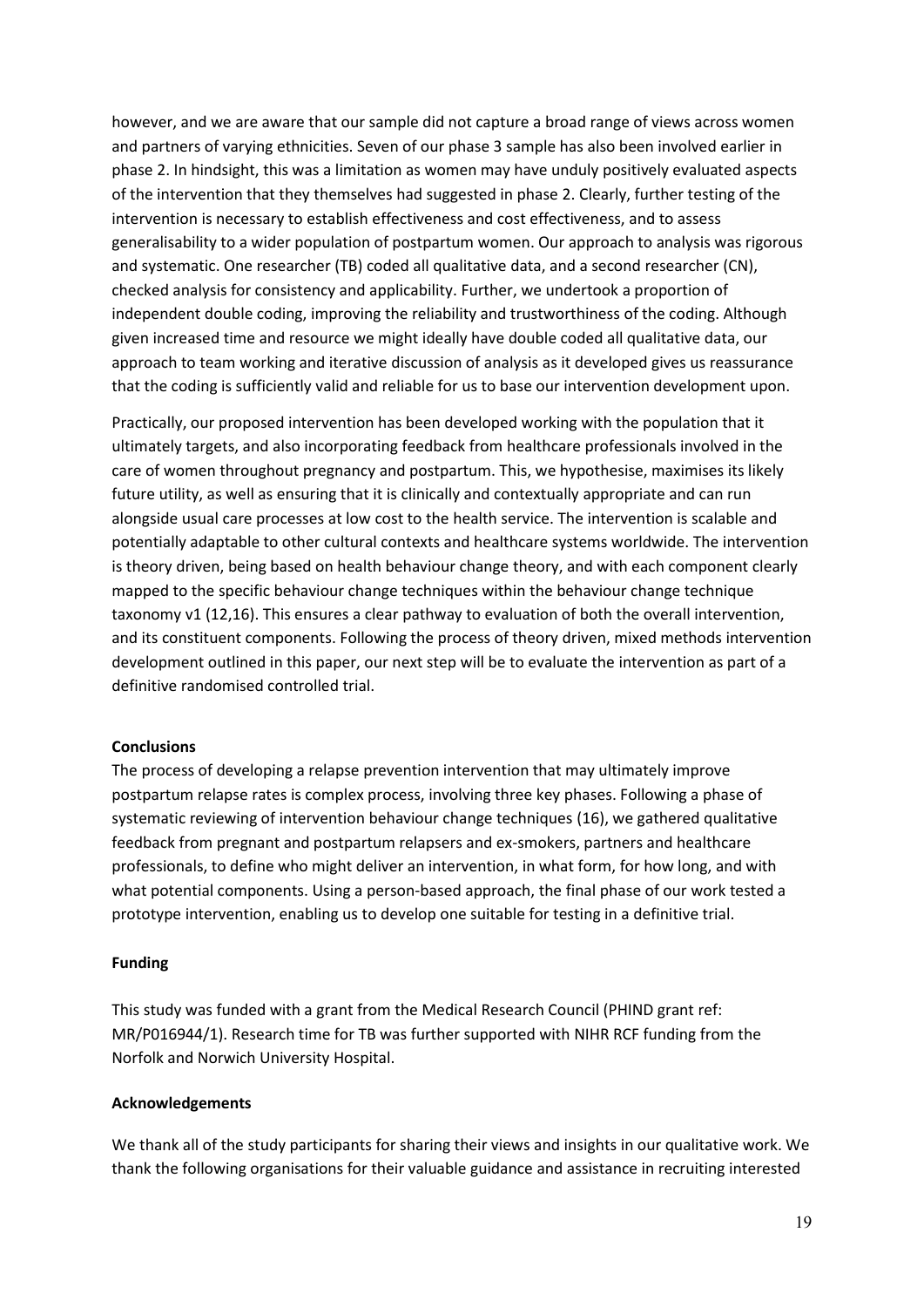participants for phases 2 and 3: Cambridgeshire Community Services NHS Trust, CRN Eastern, East Coast Community Healthcare, Norfolk and Norwich University Hospitals NHS Foundation Trust, Norfolk County Council Children's Services, and Smokefree Norfolk. We also thank our PPI representatives for their support and helpful advice.

# **References**

- 1. Jones M, Lewis S, Parrott S, Wormall S, Coleman T. Re-starting smoking in the postpartum period after receiving a smoking cessation intervention: a systematic review. Addict Abingdon Engl. 2016;111(6):981–90.
- 2. Notley C, Blyth A, Craig J, Edwards A, Holland R. Postpartum smoking relapse—a thematic synthesis of qualitative studies. Addiction. 2015 Nov 1;110(11):1712–23.
- 3. Orton S, Coleman T, Coleman-Haynes T, Ussher M. Predictors of Postpartum Return to Smoking: A Systematic Review. Nicotine Tob Res Off J Soc Res Nicotine Tob. 2017 Jul 25;
- 4. Notley C. Conceptualising smoking relapse as recovered social identity: Secondary analysis of UK qualitative data from a trial of smoking relapse prevention. Society for Research on Nicotine and Tobacco (USA); 2016.
- 5. Brown, T, Hardeman, W, Bauld, L, Holland, R, Maskrey, V, Naughton, F, Orton, S Ussher, M & Notley, C. Re-configuring Identity Postpartum and Sustained Abstinence or Relapse to Tobacco Smoking. Drug Alcohol Rev. In submission.
- 6. Livingstone-Banks J, Norris E, Hartmann-Boyce J, West R, Jarvis M, Hajek P. Relapse prevention interventions for smoking cessation. Cochrane Database Syst Rev. 2019 13;2:CD003999.
- 7. Doll R, Peto R, Boreham J, Sutherland I. Mortality in relation to smoking: 50 years' observations on male British doctors. BMJ. 2004 Jun 24;328(7455):1519.
- 8. Peto R, Darby S, Deo H, Silcocks P, Whitley E, Doll R. Smoking, smoking cessation, and lung cancer in the UK since 1950: combination of national statistics with two case-control studies. BMJ. 2000 Aug 5;321(7257):323–9.
- 9. What are the health risks of smoking? [Internet]. nhs.uk. 2018 [cited 2019 Apr 5]. Available from: https://www.nhs.uk/common-health-questions/lifestyle/what-are-the-health-risks-ofsmoking/
- 10. Passive smoking and children [Internet]. RCP London. [cited 2018 Mar 20]. Available from: https://shop.rcplondon.ac.uk/products/passive-smoking-and-children
- 11. Michie S, Prestwich A. Are interventions theory-based? Development of a theory coding scheme. Health Psychol Off J Div Health Psychol Am Psychol Assoc. 2010 Jan;29(1):1–8.
- 12. Michie S, Richardson M, Johnston M, Abraham C, Francis J, Hardeman W, et al. The Behavior Change Technique Taxonomy (v1) of 93 Hierarchically Clustered Techniques: Building an International Consensus for the Reporting of Behavior Change Interventions. Ann Behav Med. 2013 Aug 1;46(1):81–95.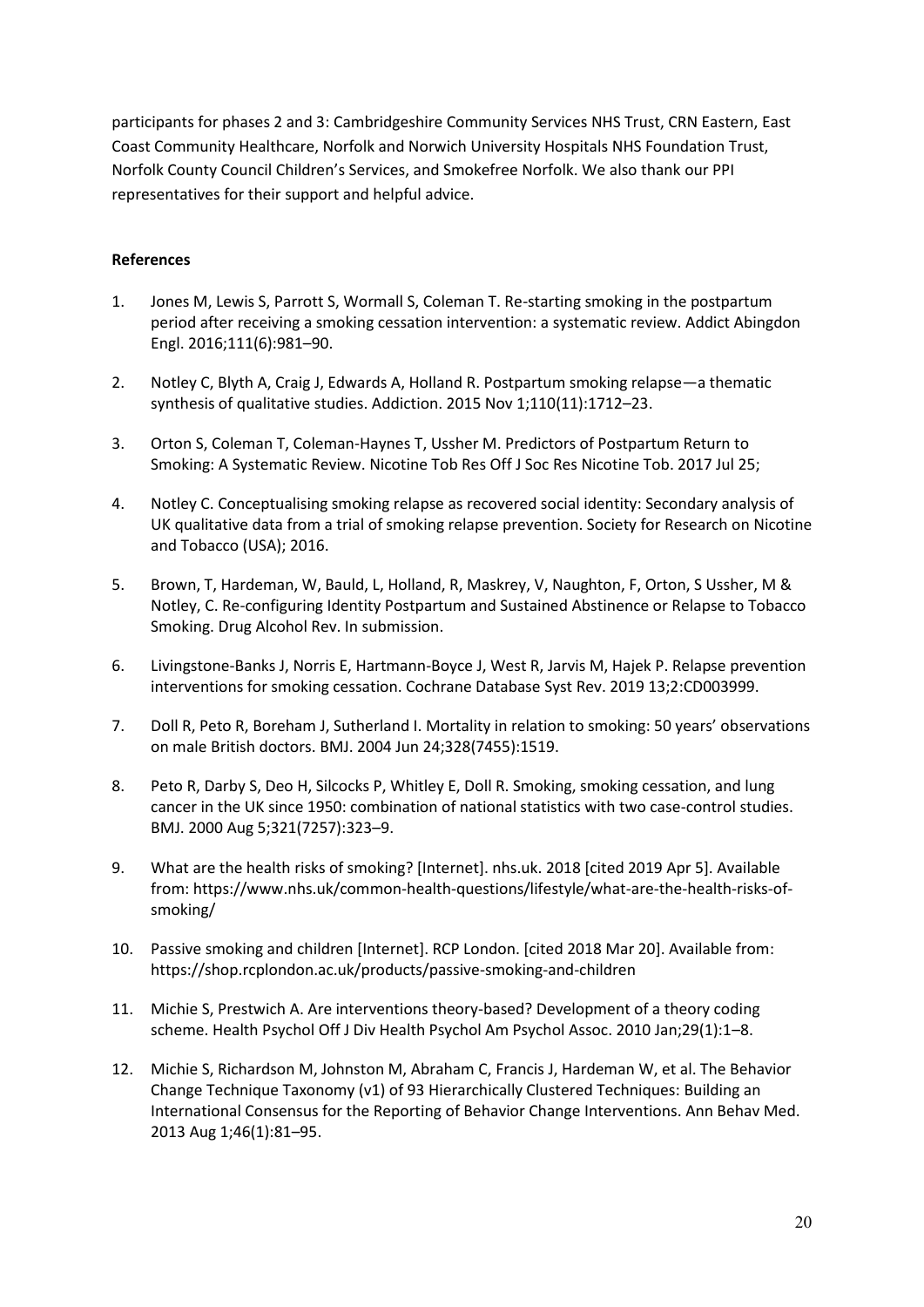- 13. Olander EK, Darwin ZJ, Atkinson L, Smith DM, Gardner B. Beyond the "teachable moment" A conceptual analysis of women's perinatal behaviour change. Women Birth J Aust Coll Midwives. 2016 Jun;29(3):e67-71.
- 14. Yardley L, Morrison L, Bradbury K, Muller I. The person-based approach to intervention development: application to digital health-related behavior change interventions. J Med Internet Res. 2015 Jan 30;17(1):e30.
- 15. Tong A, Sainsbury P, Craig J. Consolidated criteria for reporting qualitative research (COREQ): a 32-item checklist for interviews and focus groups. Int J Qual Health Care. 2007 Dec 1;19(6):349–57.
- 16. Brown, T, Hardeman, W, Bauld, L, Holland, R, Maskrey, V, Naughton, F, Orton, S Ussher, M & Notley, C. A systematic review of behaviour change techniques within interventions to prevent return to smoking postpartum. Submitt Nicotine Tob Res. 2018 Sep;
- 17. Teddlie C, Yu F. Mixed Methods Sampling: A Typology With Examples. J Mix Methods Res. 2007 Jan 1;1(1):77–100.
- 18. Carter N, Bryant-Lukosius D, DiCenso A, Blythe J, Neville AJ. The use of triangulation in qualitative research. Oncol Nurs Forum. 2014 Sep;41(5):545–7.
- 19. Saunders B, Sim J, Kingstone T, Baker S, Waterfield J, Bartlam B, et al. Saturation in qualitative research: exploring its conceptualization and operationalization. Qual Quant. 2018;52(4):1893– 907.
- 20. Hoffmann TC, Glasziou PP, Boutron I, Milne R, Perera R, Moher D, et al. Better reporting of interventions: template for intervention description and replication (TIDieR) checklist and guide. BMJ. 2014 Mar 7;348:g1687.
- 21. Naughton F, Cooper S, Foster K, Emery J, Leonardi-Bee J, Sutton S, et al. Large multi-centre pilot randomized controlled trial testing a low-cost, tailored, self-help smoking cessation text message intervention for pregnant smokers (MiQuit). Addict Abingdon Engl. 2017 Jul;112(7):1238–49.
- 22. Murray RL, Szatkowski L, Ussher M. Evaluation of a refined, nationally disseminated self-help intervention for smoking cessation ("quit kit-2"). Nicotine Tob Res Off J Soc Res Nicotine Tob. 2013 Aug;15(8):1365–71.
- 23. Braun V, Clarke V. Using thematic analysis in psychology. Qual Res Psychol. 2006 Jan 1;3(2):77– 101.
- 24. Ussher M, Chambers M, Adams R, Croghan E, Murray R. Evaluation of a nationally disseminated self-help intervention for smoking cessation ('Quit Kit'). Tob Control. 2011 Sep;20(5):380–2.
- 25. Smoking in Pregnancy Challenge Group. Smoking in Pregnancy Challenge Group A Review of the Challenge. 2018.
- 26. NHS Long Term Plan [Internet]. [cited 2019 Mar 27]. Available from: https://www.longtermplan.nhs.uk/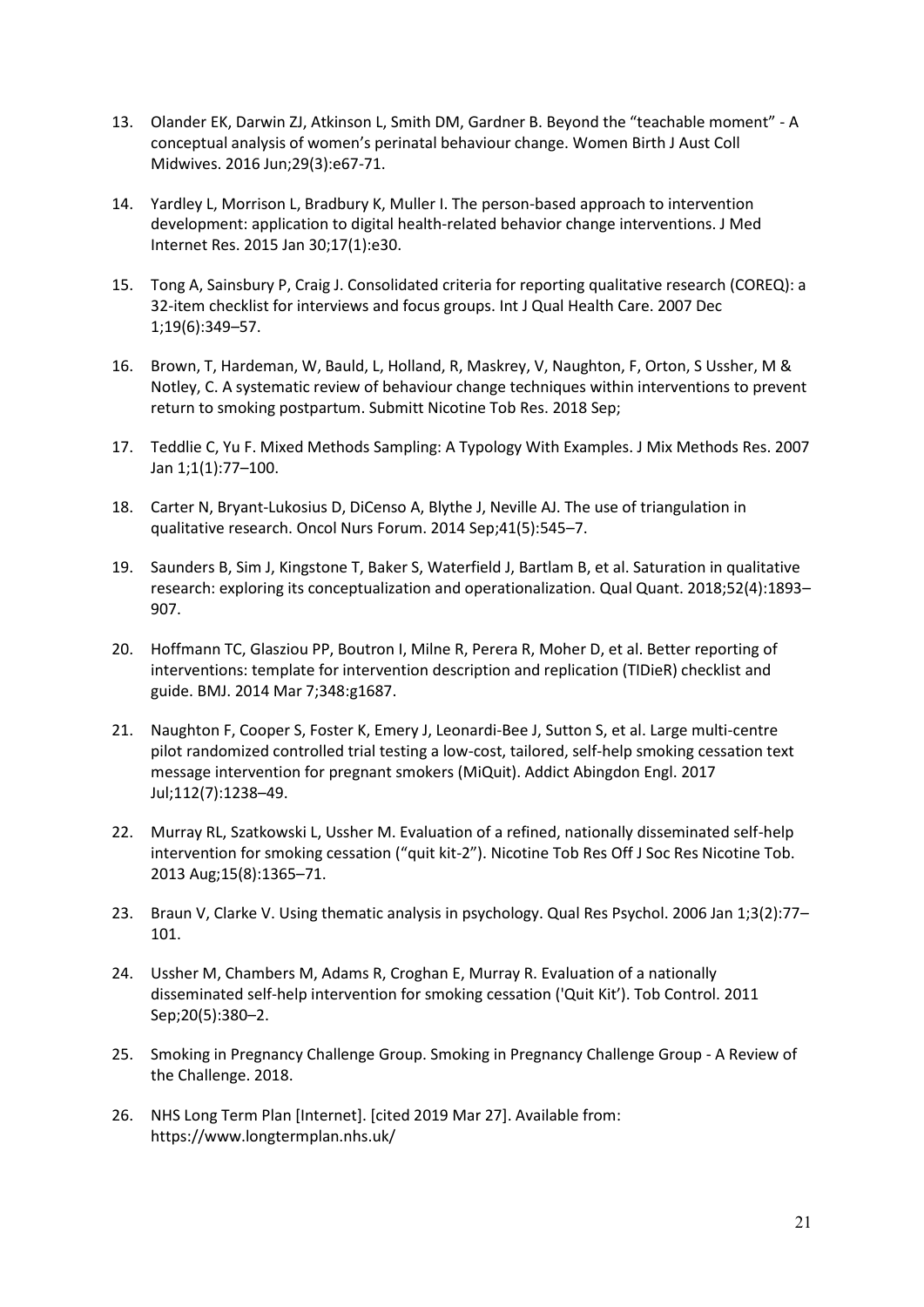- 27. Making Every Contact Count (MECC) [Internet]. [cited 2019 Mar 27]. Available from: https://www.makingeverycontactcount.co.uk/
- 28. Ashford KB, Hahn E, Hall L, Rayens MK, Noland M. Postpartum Smoking Relapse and Secondhand Smoke. Public Health Rep. 2009;124(4):515–26.